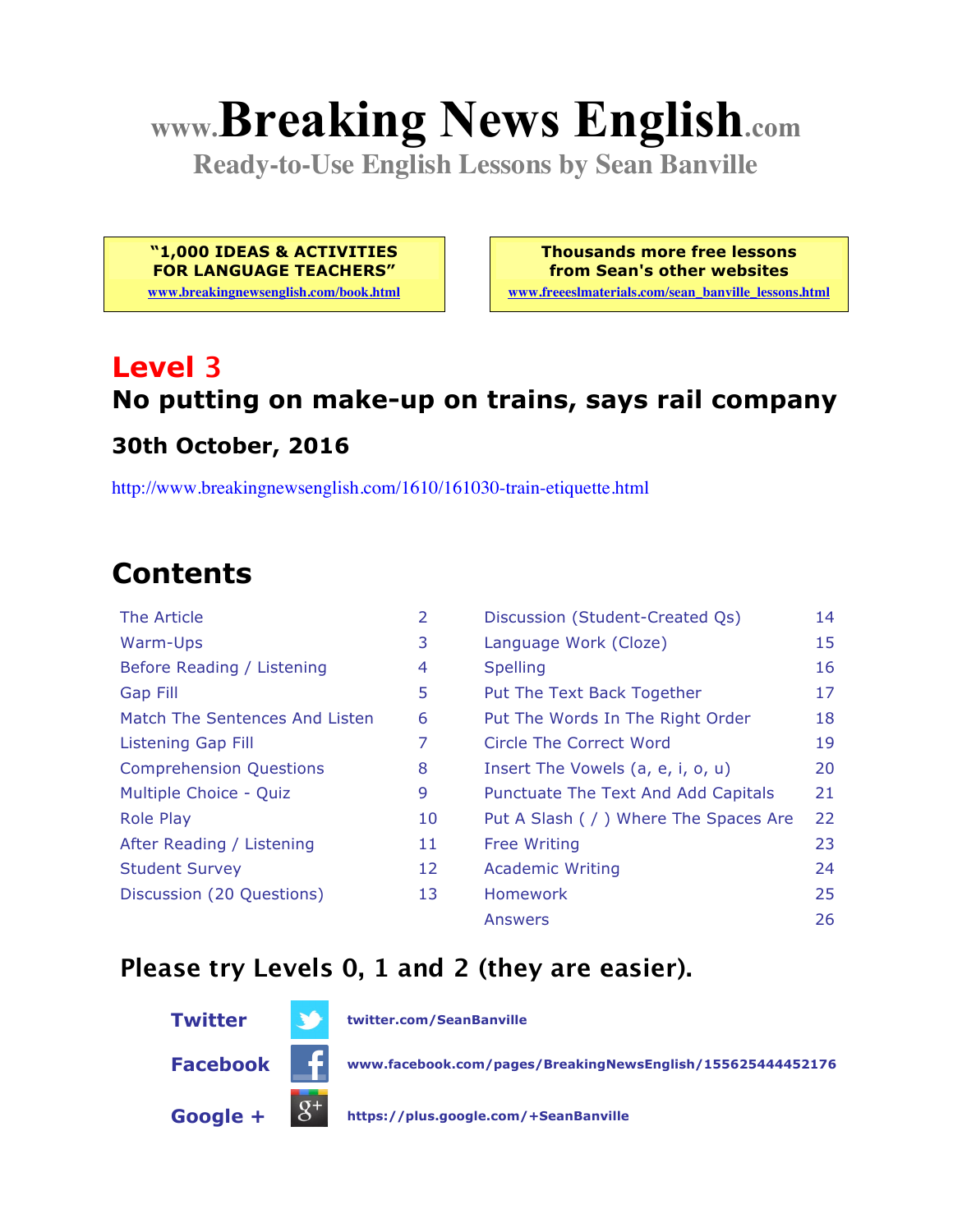## **THE ARTICLE**

From http://www.BreakingNewsEnglish.com/1610/161030-train-etiquette.html

A 30-second video from a railway company in Japan has made many women angry. The video is aimed at stopping women from putting on make-up while riding on trains. It is from the Japanese railway operator Tokyu Corporation. It has the lines: "Women in the city are all beautiful. But they are ugly to see, at times….Please refrain from putting on makeup on the train." A spokesman for Tokyu said that the no-make-up video campaign is part one of an eight-part video series aimed at educating passengers on train etiquette. It wants people to follow rules and be well mannered on the trains. Tokyu said it had received more positive feedback about the make-up video than negative feedback, and that it would continue showing it.

Many women have criticized the video on social media as being sexist. A Twitter user wrote: "I can understand if Tokyu's ad asks me to stop putting make-up on because powder might spill or its smell bothers others, but a train company has no right to tell me whether I look beautiful or ugly." Another wrote: "If Tokyu wants to clamp down on people who make others uncomfortable, it should create a video targeting people with body odors, or people who smell of alcohol or vomit." In a 2015 survey, passengers said watching women put on makeup was number eight on a list of the biggest nuisances on trains. Other nuisances included men groping women and people talking loudly on smartphones.

Sources: http://www.**japantimes.co.jp**/news/2016/10/27/national/tokyu-corp-gets-backlash-no-makeupvideo/#.WBMG44WFic0 http://www.**bbc.com**/news/world-asia-37796036 http://www.**atimes.com**/article/tokyo-subway-line-operator-gets-mascara-smudged/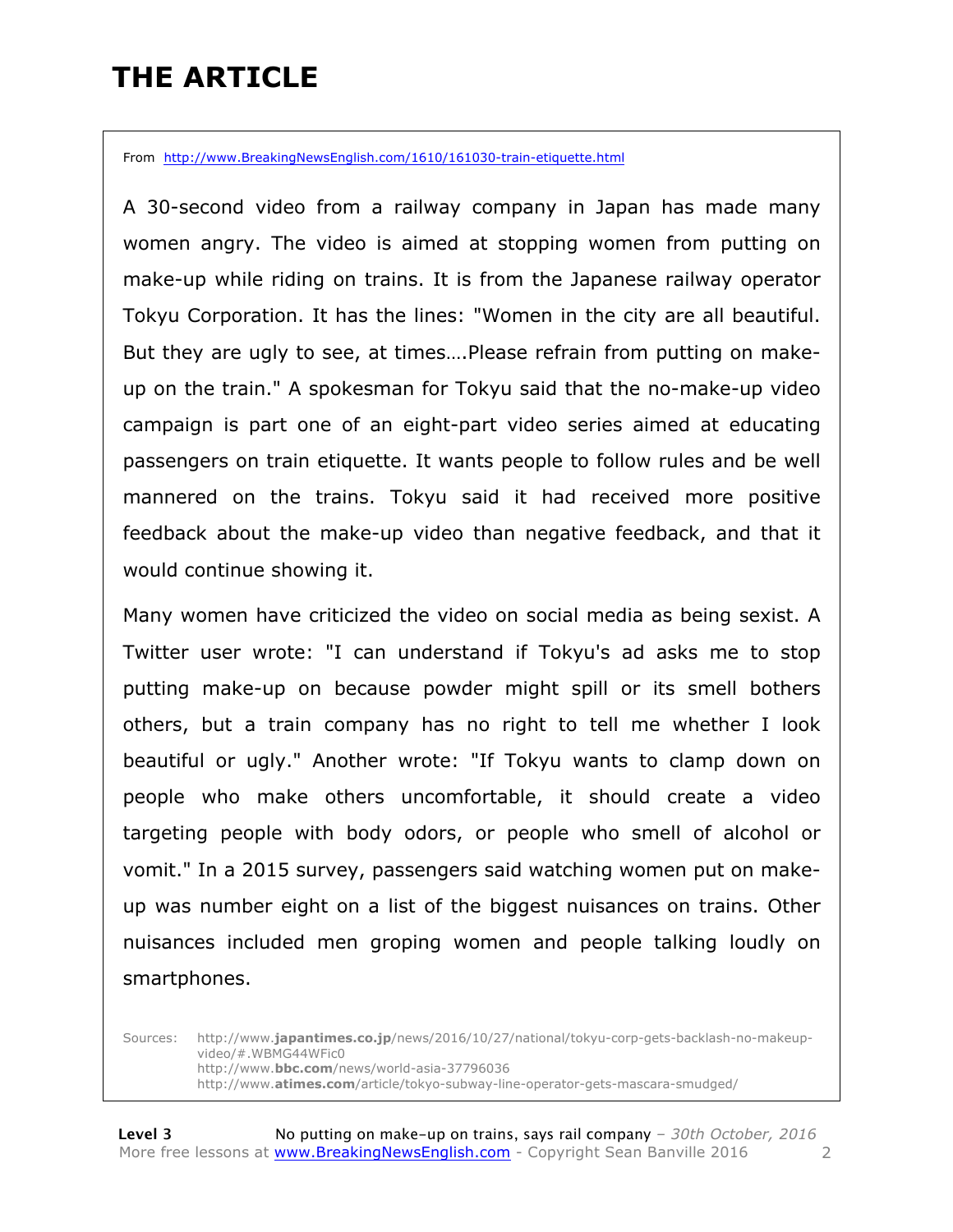#### **WARM-UPS**

**1. MAKE-UP:** Students walk around the class and talk to other students about makeup. Change partners often and share your findings.

**2. CHAT:** In pairs / groups, talk about these topics or words from the article. What will the article say about them? What can you say about these words and your life?

video / train company / angry / beautiful / make-up / passengers / train etiquette / social media / sexist / powder / body odor / alcohol / nuisances / smartphones

Have a chat about the topics you liked. Change topics and partners frequently.

**3. WASTE:** Students A **strongly** believe make-up and cosmetics are a waste of time and money; Students B **strongly** believe they are important and necessary items. Change partners again and talk about your conversations.

**4. TRAIN NUISANCES:** How bad are these? What can we do about them? Complete this table with your partner(s). Change partners often and share what you wrote.

|                                  | How bad? | What to do? |
|----------------------------------|----------|-------------|
| People putting on make-up        |          |             |
| Using smartphones loudly         |          |             |
| Body odour / odor                |          |             |
| People taking up two seats       |          |             |
| People eating                    |          |             |
| People sleeping on your shoulder |          |             |

**5. ANGRY:** Spend one minute writing down all of the different words you associate with the word "angry". Share your words with your partner(s) and talk about them. Together, put the words into different categories.

**6. COSMETICS:** Rank these with your partner. Put the most important at the top. Change partners often and share your rankings.

- lipstick
- foundation
- blusher / rouge
- eye liner
- mascara
- eye shadow
- hair colour / color
- nail polish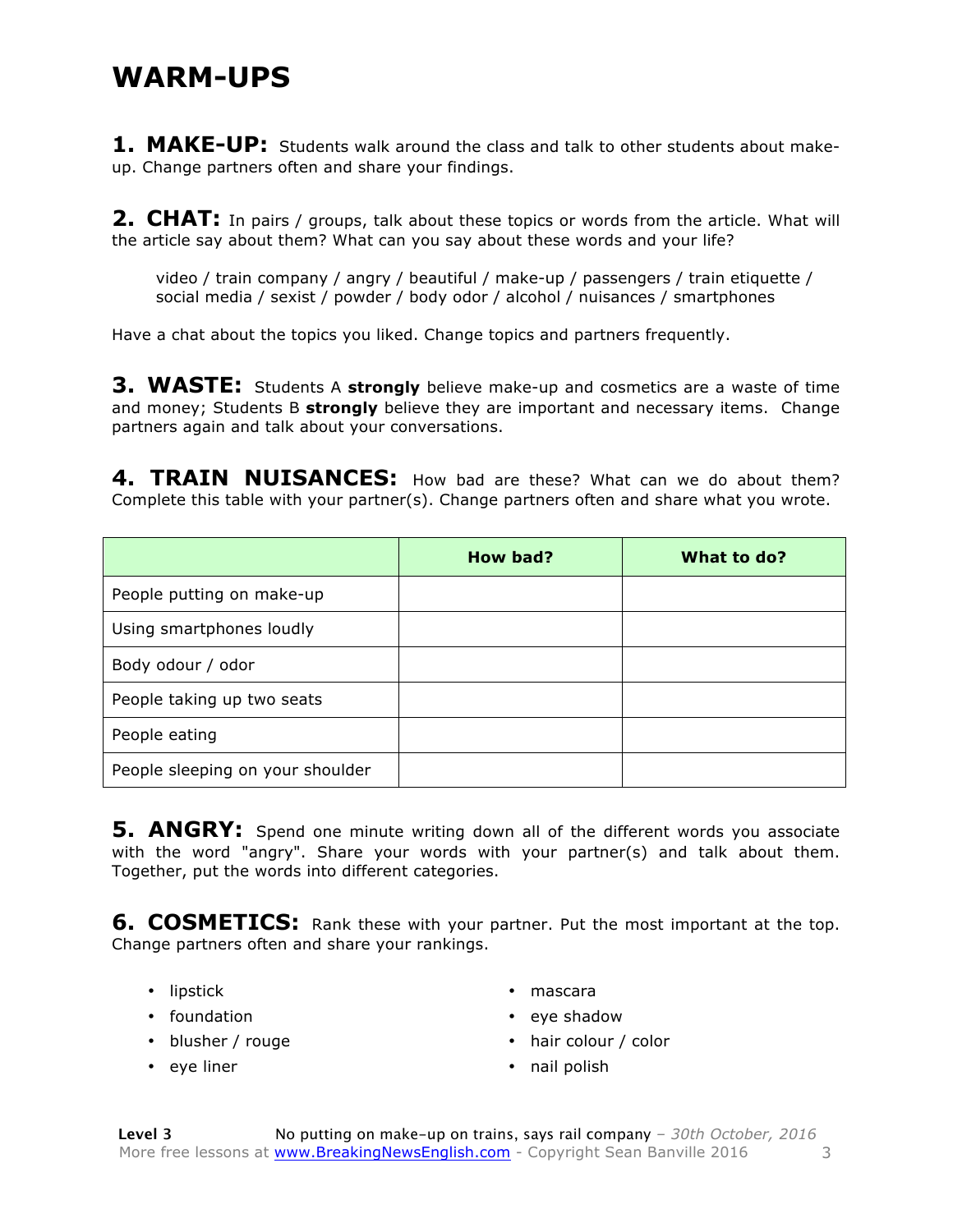## **BEFORE READING / LISTENING**

From http://www.BreakingNewsEnglish.com/1610/161030-train-etiquette.html

#### **1. TRUE / FALSE:** Read the headline. Guess if a-h below are true (T) or false (F).

- a. The video in the article is 30 minutes long. **T / F**
- b. The video is from a Japanese railway company called Tokyo. **T / F**
- c. The train company will release another eight videos. **T / F**
- d. The company has received mostly negative feedback on the video. **T / F**
- e. Many women criticized the video as being sexist. **T / F**
- f. A woman said it's OK for a train company to tell her what to think. **T / F**
- g. Women putting on make-up was the eighth biggest nuisance in a survey. **T / F**
- h. Another nuisance was people talking loudly on their phones. **T / F**

#### **2. SYNONYM MATCH:**

Match the following synonyms. The words in **bold** are from the news article.

- **1. angry**
- **2. stopping**
- **3. refrain from**
- **4. etiquette**
- **5. positive**
- **6. criticized**
- **7. bothers**
- **8. clamp down on**
- **9. survey**
- **10. nuisances**
- a. troubles
- b. manners
- c. attacked
- d. questionnaire
- e. putting an end to
- f. control
- g. annoyances
- h. furious
- i. good
- j. stop

#### **3. PHRASE MATCH:** (Sometimes more than one choice is possible.)

- 1. A 30-
- 2. putting on make-up while
- 3. Please refrain
- 4. part one of an eight-
- 5. negative
- 6. women have criticized the video on social
- 7. its smell bothers
- 8. clamp down
- 9. people with body
- 10. number eight on a list
- a. from putting on make-up
- b. on people
- c. media as being sexist
- d. riding on trains
- e. of the biggest nuisances
- f. feedback
- g. second video
- h. odors
- i. part video series
- j. others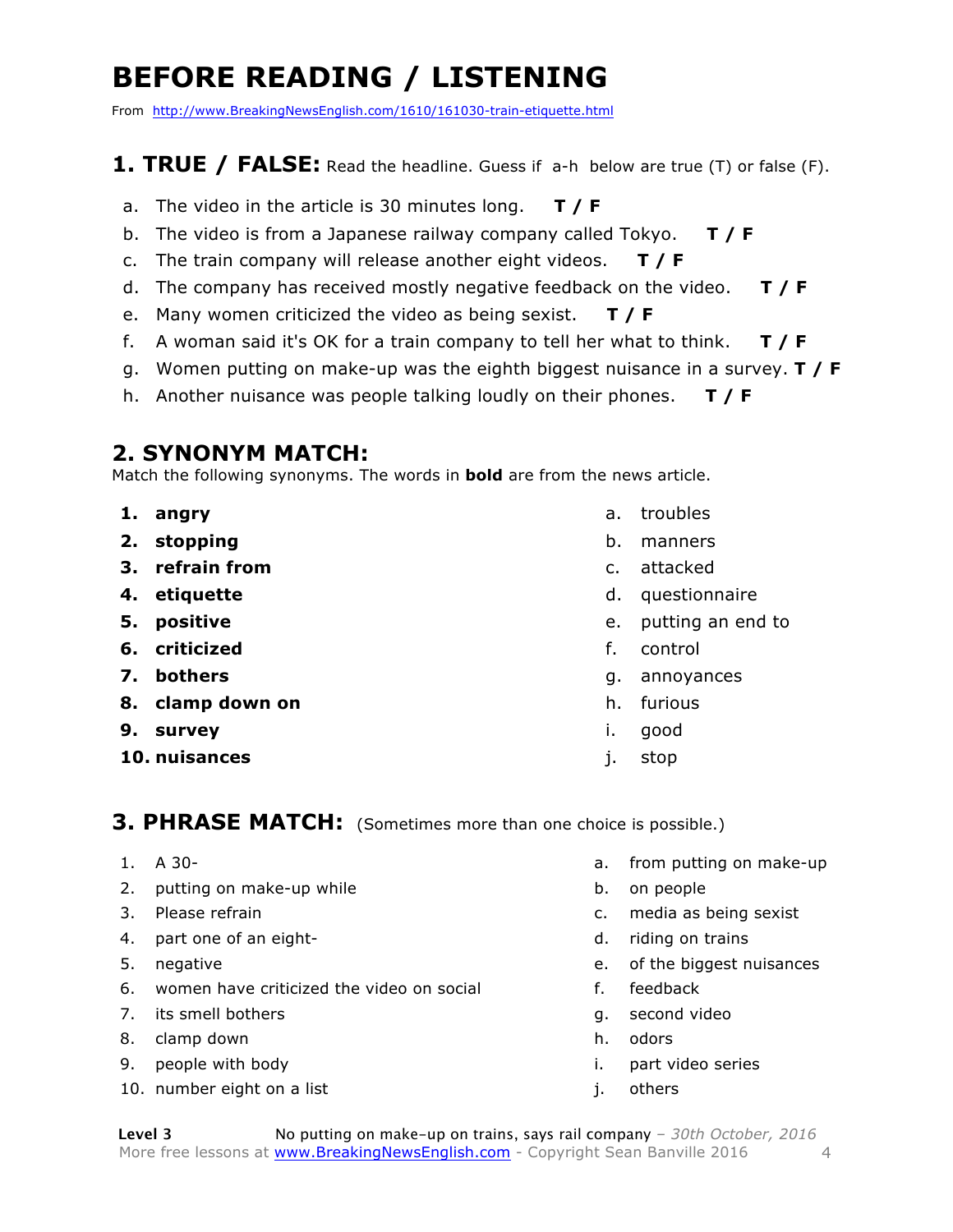## **GAP FILL**

From http://www.BreakingNewsEnglish.com/1610/161030-train-etiquette.html

A 30-second video from a railway company in Japan has (1) The many women angry. The video is aimed at stopping women from putting on make-up (2) \_\_\_\_\_\_\_\_\_\_\_\_ riding on trains. It is from the Japanese railway operator Tokyu Corporation. It has the (3) \_\_\_\_\_\_\_\_\_\_\_\_\_: "Women in the city are all beautiful. But they are ugly to see, at times….Please (4) \_\_\_\_\_\_\_\_\_\_\_\_ from putting on make-up on the train." A spokesman for Tokyu said that the no-make-up video campaign is (5) \_\_\_\_\_\_\_\_\_\_\_\_ one of an eight-part video series aimed at educating passengers on train etiquette. It wants people to follow (6) \_\_\_\_\_\_\_\_\_\_\_\_ and be well mannered on the trains. Tokyu said it had received more positive (7) \_\_\_\_\_\_\_\_\_\_\_\_\_ about the make-up video than negative feedback, and that it would continue  $(8)$  it. *lines part feedback made showing while rules refrain*

Many women have criticized the video on social media as being (9) \_\_\_\_\_\_\_\_\_\_\_\_. A Twitter user wrote: "I can understand if Tokyu's ad asks me to stop putting make-up on because (10) \_\_\_\_\_\_\_\_\_\_\_\_\_\_ might spill or its smell bothers others, but a train company has no (11) \_\_\_\_\_\_\_\_\_\_\_\_ to tell me whether I look beautiful or ugly." Another wrote: "If Tokyu wants to (12) \_\_\_\_\_\_\_\_\_\_\_\_ down on people who make others uncomfortable, it should create a video targeting people with (13) odors, or people who smell of alcohol or vomit." In a 2015 (14) \_\_\_\_\_\_\_\_\_\_\_\_, passengers said watching women put on make-up was number eight on a (15) of the biggest nuisances on trains. Other nuisances included men groping women and people talking (16) \_\_\_\_\_\_\_\_\_\_\_\_ on smartphones. *powder survey loudly clamp right sexist list body*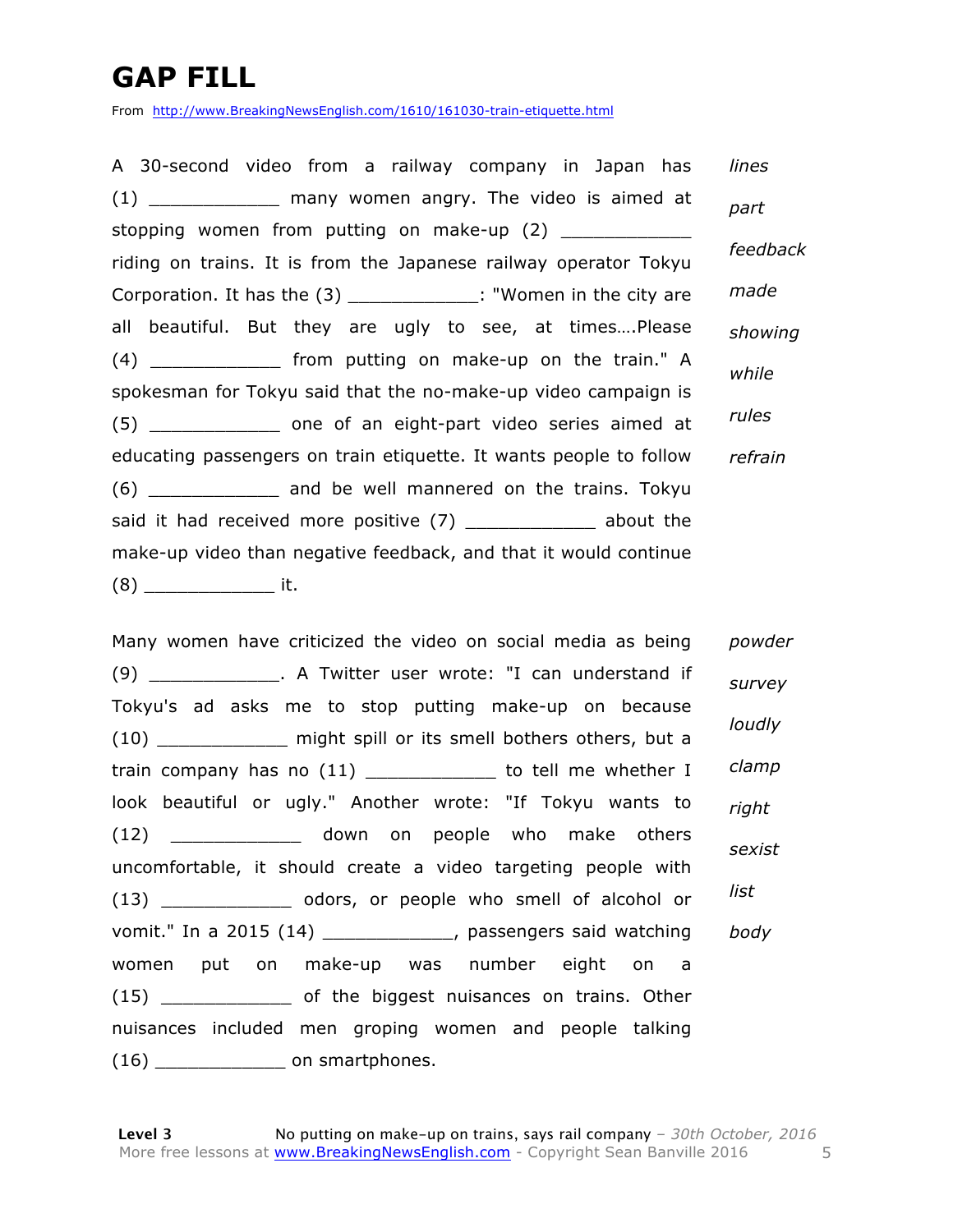#### **LISTENING – Guess the answers. Listen to check.**

From http://www.BreakingNewsEnglish.com/1610/161030-train-etiquette.html

| TTOM TRep.//WWW.DICakingNCW3Engh3h.com/1010/101030_d'alli-caqacttc.html                                                                                                       |
|-------------------------------------------------------------------------------------------------------------------------------------------------------------------------------|
| 1) A 30-second video from a railway company in Japan has made _______<br>a. many women angrily<br>b. many women angered<br>c. many women angers<br>d. many women angry        |
| 2) aimed at stopping women from putting on make-up ______ trains<br>a. while raiding on<br>b. while ridding on<br>c. while riding on<br>d. while ridden on                    |
| 3) the no-make-up video campaign is part one of an eight-<br>a. part video series<br>b. part video serious<br>c. part video serial<br>d. part video cereal                    |
| 4) It wants people to follow rules and be ______ the trains<br>a. good manners on<br>b. well mannered on<br>c. well manner on<br>d. good mannered on                          |
| 5) received more positive feedback about the make-up video than _______<br>a. negatively feedback<br>b. negative feedbacks<br>c. negative feedback<br>d. negatively feedbacks |
| 6) Many women have criticized the video on social media ______<br>a. as been sexist<br>b. as being sexist<br>c. as been sex list<br>d. as begin sexist                        |
| 7) stop putting make-up on because powder might spill or its smell _______<br>a. others bothers<br>b. bother other<br>c. bothers others<br>d. bothers other                   |
| 8) Tokyu wants to clamp down on people who make _______<br>a. others uncomfortable<br>b. other sin comfortable<br>c. others in comfortably<br>d. other uncomfortable          |
| 9) passengers said watching women put on make-up was number _______<br>a. eight on a list<br>b. eighth on a list<br>c. eight in a list<br>d. eight on a lists                 |
| 10) nuisances included men groping women and people talking ______ smartphones<br>a. loud on<br>b. loud don<br>c. loudly don<br>d. loudly on                                  |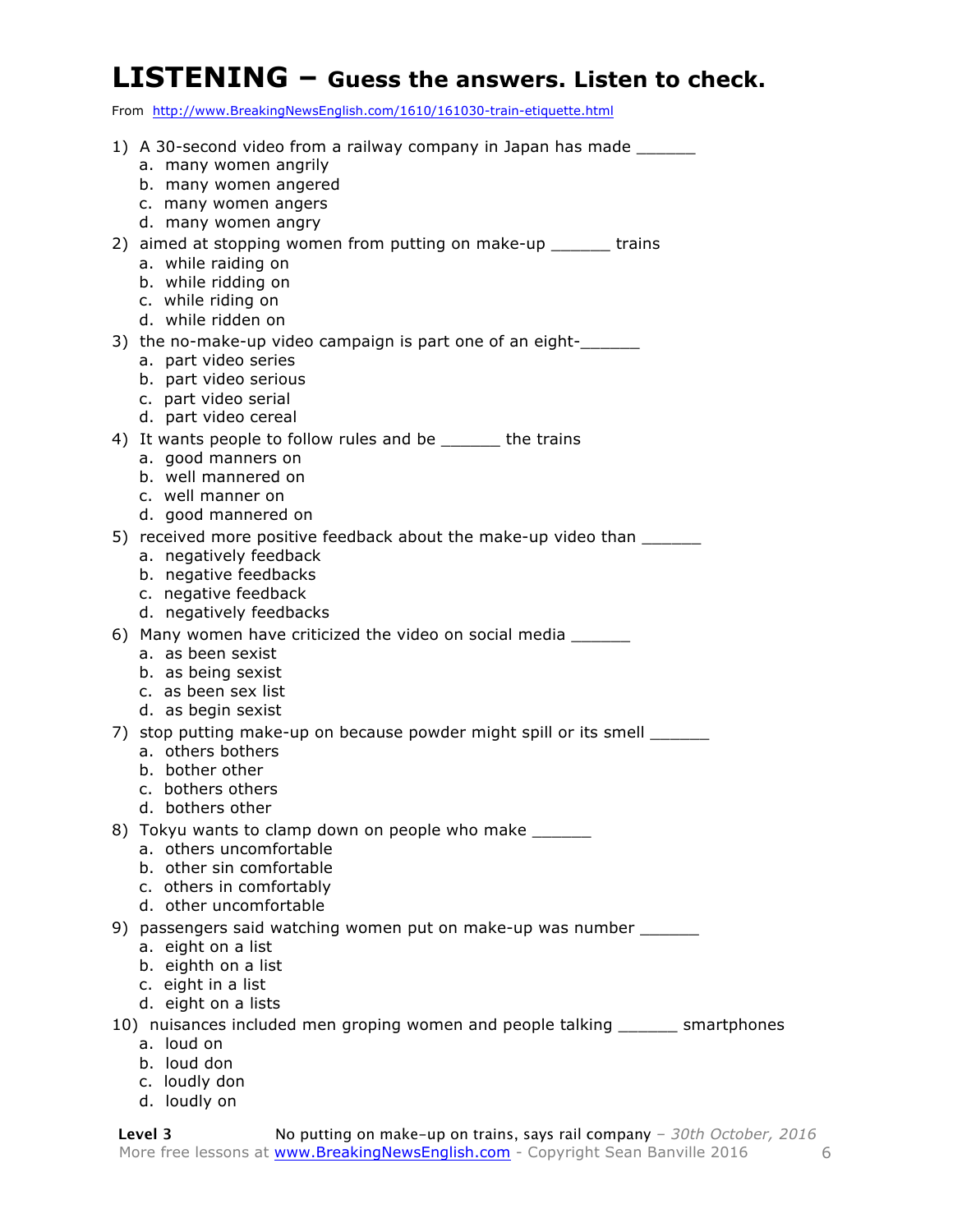#### **LISTENING – Listen and fill in the gaps**

From http://www.BreakingNewsEnglish.com/1610/161030-train-etiquette.html

A 30-second video from a railway company in Japan (1) \_\_\_\_\_\_\_\_\_\_\_\_\_\_\_\_\_\_\_\_\_\_\_ women angry. The video is aimed at stopping women from putting on make-up  $(2)$  \_\_\_\_\_\_\_\_\_\_\_\_\_\_\_\_\_\_\_\_\_\_\_\_\_\_\_ trains. It is from the Japanese railway operator Tokyu Corporation. It has the lines: "Women in the city are all beautiful. But they (3) \_\_\_\_\_\_\_\_\_\_\_\_\_\_\_\_\_\_\_\_\_\_, at times….Please refrain from putting on make-up on the train." A spokesman for Tokyu (4) \_\_\_\_\_\_\_\_\_\_\_\_\_\_\_\_\_\_\_\_\_\_\_\_-make-up video campaign is part one of an eight-part video series aimed at educating passengers on train etiquette. It wants people (5) \_\_\_\_\_\_\_\_\_\_\_\_\_\_\_\_\_\_\_\_\_ be well mannered on the trains. Tokyu said it had received more positive feedback about the make-up video than negative feedback, (6) example that the continue showing it. Many women have criticized the video (7) \_\_\_\_\_\_\_\_\_\_\_\_\_\_\_\_\_\_\_\_\_\_\_\_ as being sexist. A Twitter user wrote: "I can understand if Tokyu's ad asks me to stop putting make-up on because (8) \_\_\_\_\_\_\_\_\_\_\_\_\_\_\_\_\_\_\_\_\_\_\_\_ or its smell bothers others, but a train company has (9) \_\_\_\_\_\_\_\_\_\_\_\_\_\_\_\_\_\_\_\_\_ me whether I look beautiful or ugly." Another wrote: "If Tokyu wants to clamp down on people who make others uncomfortable, it should create a video targeting people (10) people who smell of alcohol or vomit." In a 2015 survey, passengers said watching women put on make-up was (11) \_\_\_\_\_\_\_\_\_\_\_\_\_\_\_\_\_\_\_ a list of the biggest nuisances on trains. Other (12) \_\_\_\_\_\_\_\_\_\_\_\_\_\_\_\_\_\_\_\_\_\_\_\_ groping women and people talking loudly on smartphones.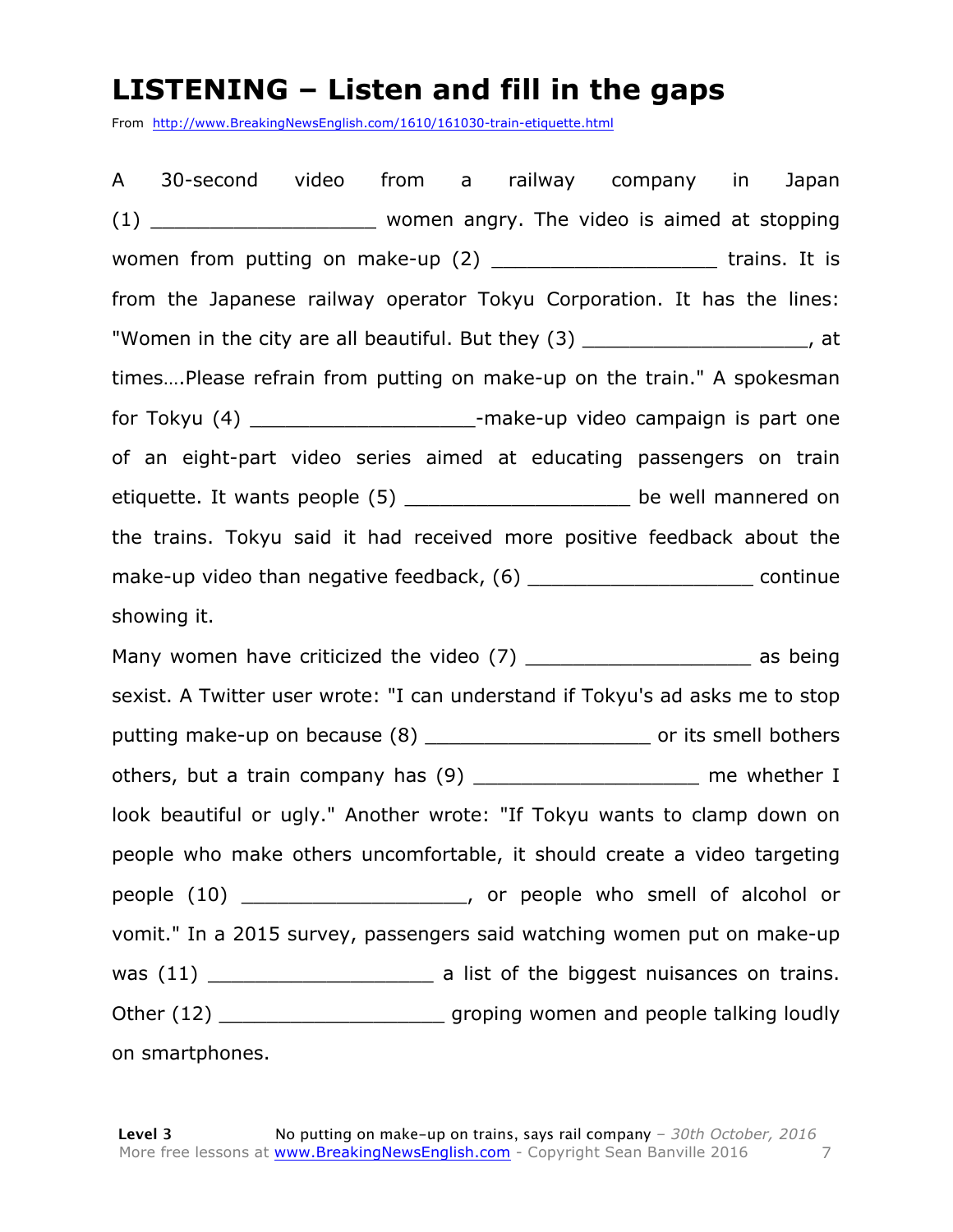## **COMPREHENSION QUESTIONS**

From http://www.BreakingNewsEnglish.com/1610/161030-train-etiquette.html

- 1. How long is the video the train company made?
- 2. What is the name of the railway company?
- 3. How many videos will the rail company make?
- 4. What does the rail company want people to follow?
- 5. What has the company received more of?
- 6. What did women criticize the video as being?
- 7. What did a woman say might spill?
- 8. What did a woman say had no right to tell her about beauty or ugliness?
- 9. When was there a survey on nuisances on trains?
- 10. Where on a list of nuisances was women putting on make-up?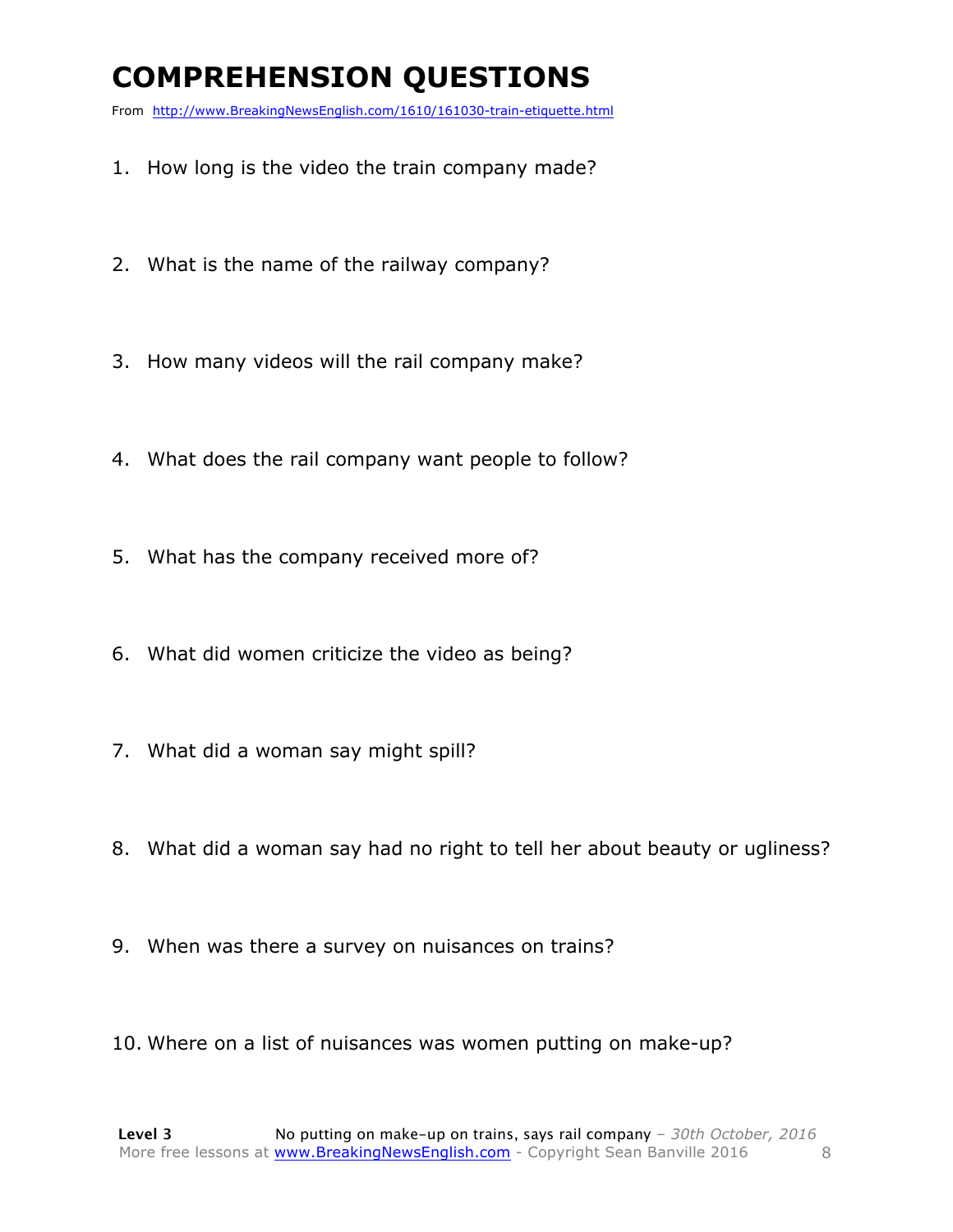## **MULTIPLE CHOICE - QUIZ**

From http://www.BreakingNewsEnglish.com/1610/161030-train-etiquette.html

| 1) How long is the video the train | 6) What did women criticize the video |
|------------------------------------|---------------------------------------|
| company made?                      | as being?                             |
| a) 30 minutes                      | a) too short                          |
| b) half-an-hour                    | b) sexist                             |
| c) 30 seconds                      | c) too long                           |
| d) 13 seconds                      | d) boring                             |
| 2) What is the name of the railway | 7) What did a woman say might spill?  |
| company?                           | a) powder                             |
| a) Tokyu                           | b) water                              |
| b) Kyoto                           | c) juice                              |
| c) Tokyo                           | d) nail polish                        |
| d) Tofu                            | 8) What did a woman say had no        |
| 3) How many videos will the rail   | right to tell her about beauty or     |
| company make?                      | ugliness?                             |
| a)8                                | a) a train conductor                  |
| b) $7$                             | b) a train driver                     |
| c) $6$                             | c) a rail company                     |
| $d)$ 5                             | d) a website                          |
| 4) What does the rail company want | 9) When was there a survey on         |
| people to follow?                  | nuisances on trains?                  |
| a) the leader                      | a) 2012                               |
| b) rules                           | b) 2013                               |
| c) trains                          | c) $2014$                             |
| d) its Twitter feed                | d) 2015                               |
| 5) What has the company received   | 10) Where on a list of nuisances was  |
| more of?                           | women putting on make-up?             |
| a) money                           | a)8                                   |
| b) negative feedback               | b) $7$                                |
| c) videos                          | c) $6$                                |
| d) positive feedback               | $d)$ 5                                |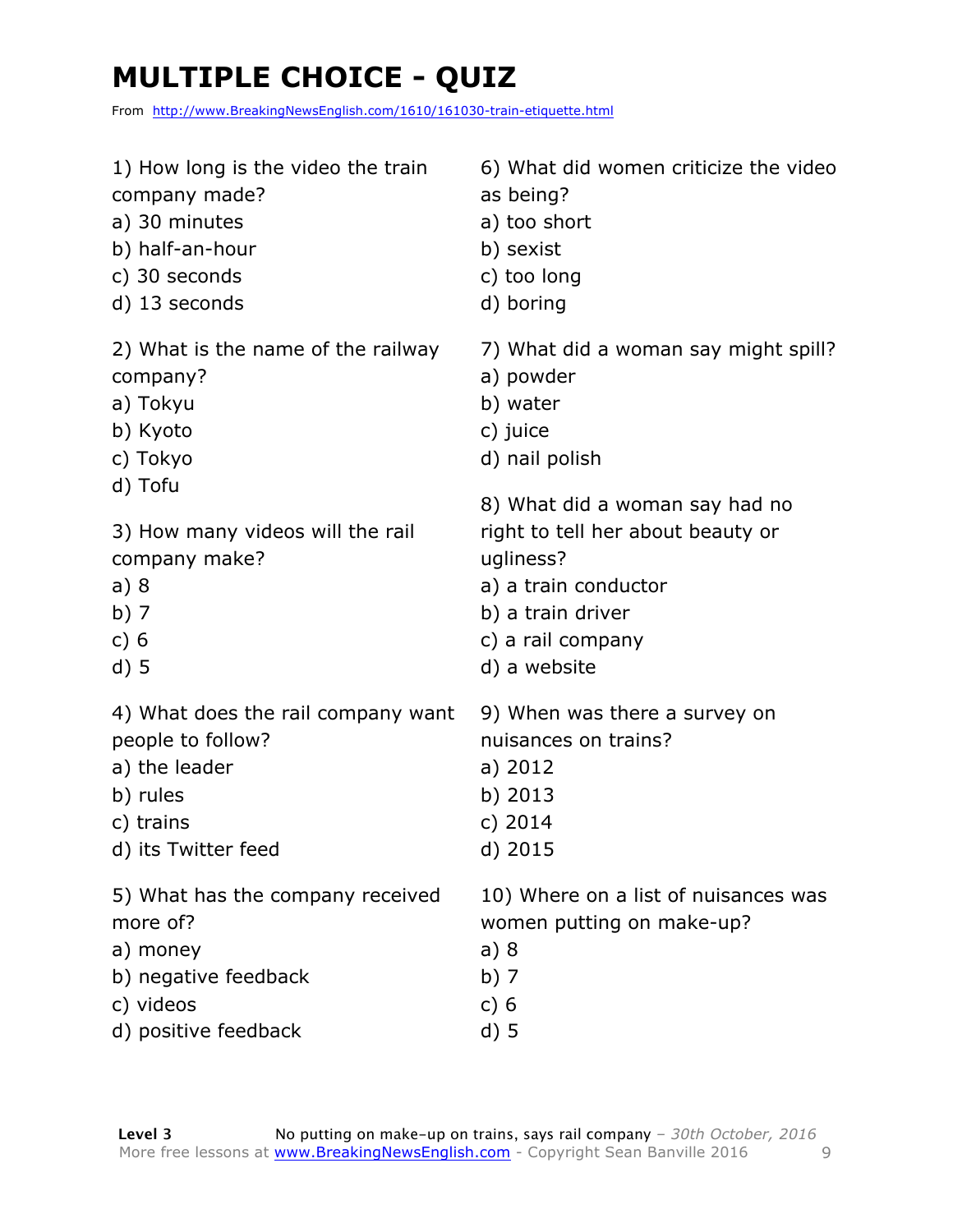## **ROLE PLAY**

From http://www.BreakingNewsEnglish.com/1610/161030-train-etiquette.html

#### **Role A – Lipstick**

You think lipstick is the most important make-up item. Tell the others three reasons why. Tell them why their items aren't as important. Also, tell the others which is the least important of these (and why): foundation, eye shadow or nail polish.

#### **Role B – Foundation**

You think foundation is the most important make-up item. Tell the others three reasons why. Tell them why their items aren't as important. Also, tell the others which is the least important of these (and why): lipstick, eye shadow or nail polish.

#### **Role C – Eye shadow**

You think eye shadow is the most important make-up item. Tell the others three reasons why. Tell them why their items aren't as important. Also, tell the others which is the least important of these (and why): foundation, lipstick or nail polish.

#### **Role D – Nail polish**

You think nail polish is the most important make-up item. Tell the others three reasons why. Tell them why their items aren't as important. Also, tell the others which is the least important of these (and why): foundation, eye shadow or lipstick.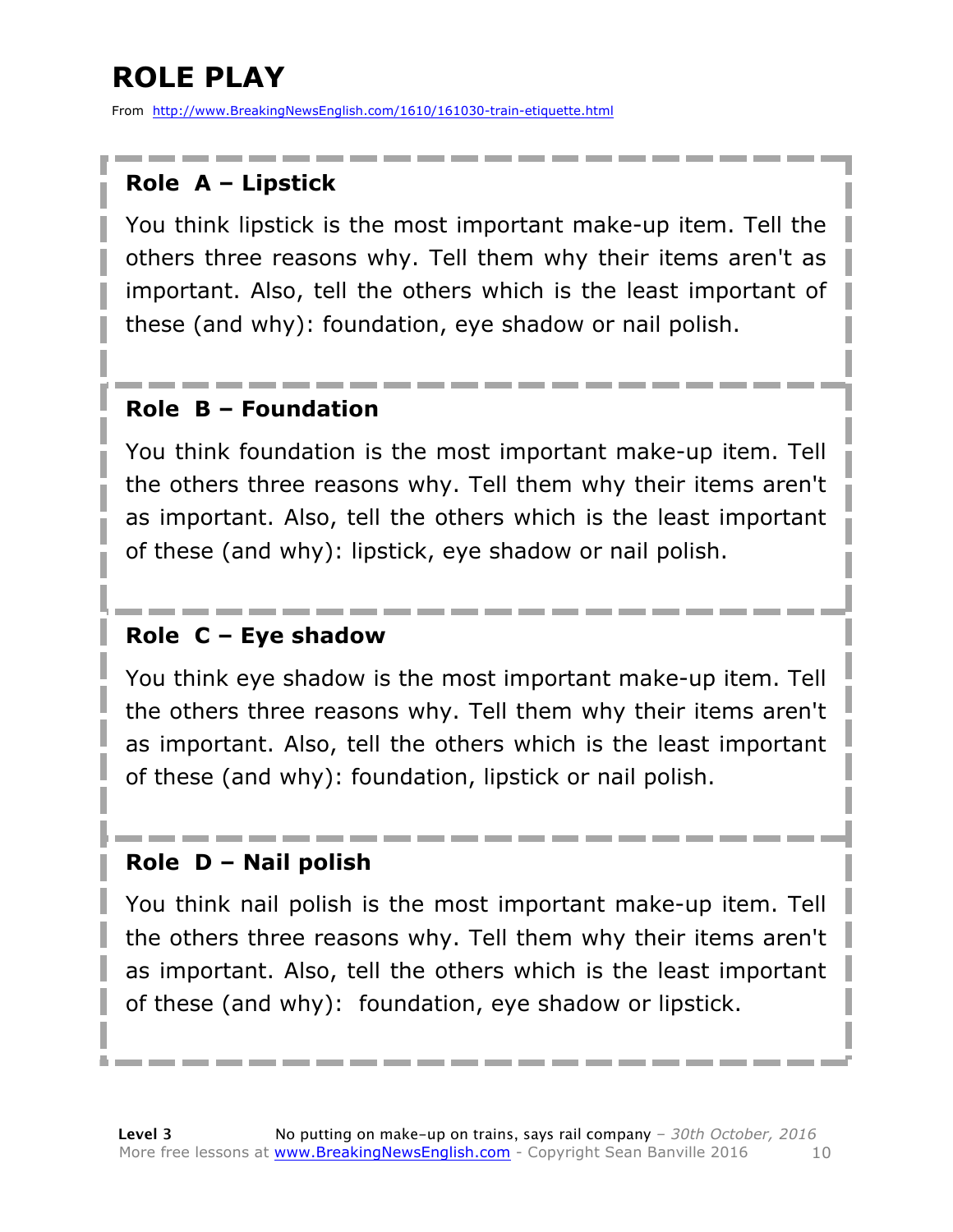## **AFTER READING / LISTENING**

From http://www.BreakingNewsEnglish.com/1610/161030-train-etiquette.html

1. WORD SEARCH: Look in your dictionary / computer to find collocates, other meanings, information, synonyms … for the words 'rail' and 'company'.

| rail | $\vert$ company |
|------|-----------------|
|      |                 |
|      |                 |
|      |                 |

- Share your findings with your partners.
- Make questions using the words you found.
- Ask your partner / group your questions.

**2. ARTICLE QUESTIONS:** Look back at the article and write down some questions you would like to ask the class about the text.

- Share your questions with other classmates / groups.
- Ask your partner / group your questions.

**3. GAP FILL:** In pairs / groups, compare your answers to this exercise. Check your answers. Talk about the words from the activity. Were they new, interesting, worth learning…?

4. VOCABULARY: Circle any words you do not understand. In groups, pool unknown words and use dictionaries to find their meanings.

**5. TEST EACH OTHER:** Look at the words below. With your partner, try to recall how they were used in the text:

| angry<br>$\bullet$ | • social     |
|--------------------|--------------|
| • while            | $\cdot$ asks |
| $\cdot$ lines      | $\cdot$ look |
| $\bullet$ part     | • down       |
| • follow           | $\cdot$ 2015 |
| • negative         | • loudly     |
|                    |              |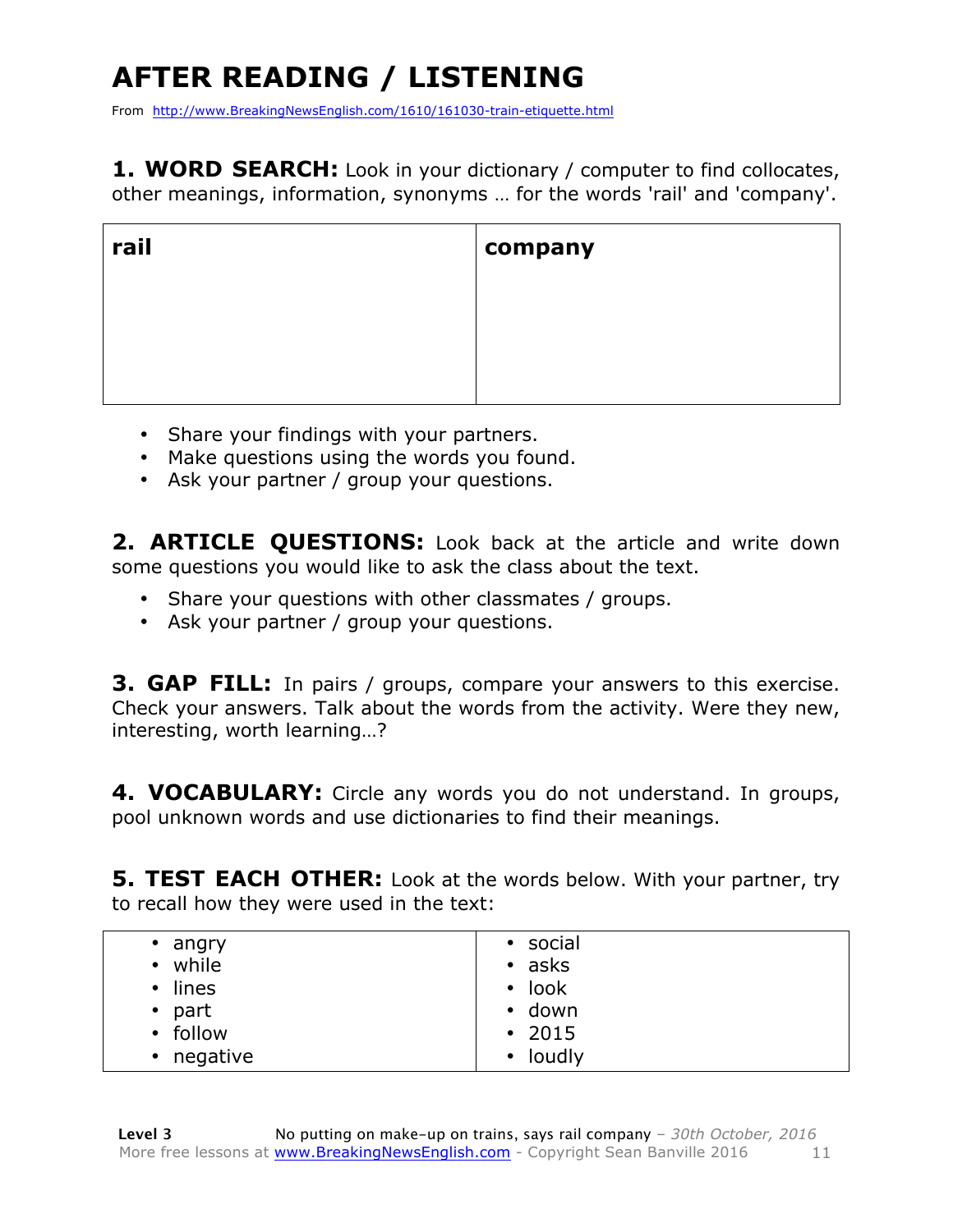#### **MAKE-UP SURVEY**

From http://www.BreakingNewsEnglish.com/1610/161030-train-etiquette.html

Write five GOOD questions about make-up in the table. Do this in pairs. Each student must write the questions on his / her own paper.

When you have finished, interview other students. Write down their answers.

|      | STUDENT 1 | STUDENT 2 | STUDENT 3 |
|------|-----------|-----------|-----------|
| Q.1. |           |           |           |
| Q.2. |           |           |           |
| Q.3. |           |           |           |
| Q.4. |           |           |           |
| Q.5. |           |           |           |

- Now return to your original partner and share and talk about what you found out. Change partners often.
- Make mini-presentations to other groups on your findings.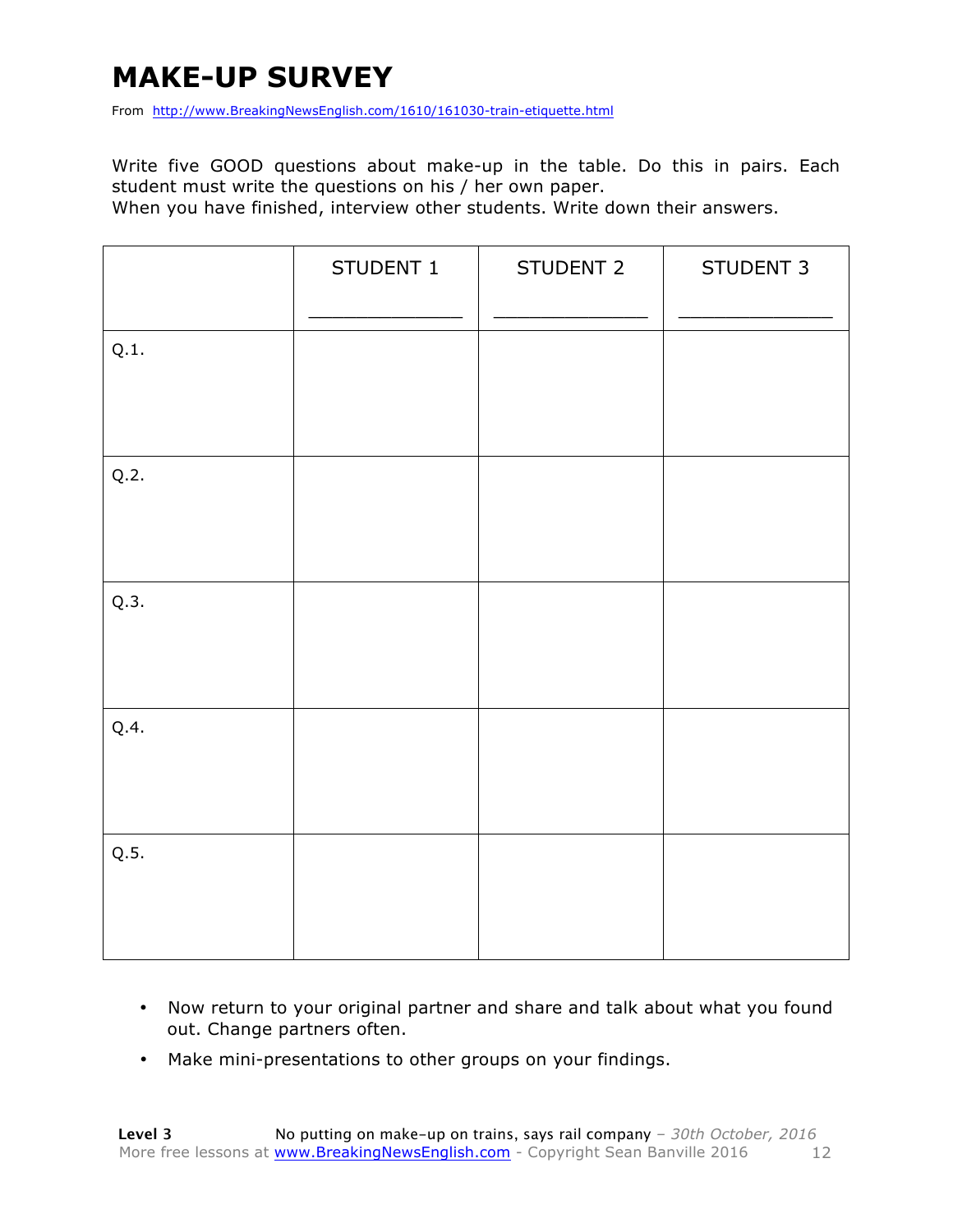## **MAKE-UP DISCUSSION**

STUDENT A's QUESTIONS (Do not show these to student B)

- 1. What did you think when you read the headline?
- 2. What springs to mind when you hear the word 'make-up'?
- 3. How necessary is make-up?
- 4. What do you think about what you read?
- 5. Is it annoying to watch someone put on make-up on a train?
- 6. Should people put on make-up at home or in a private area?
- 7. What do you think of the company saying women are 'ugly at times'?
- 8. What advice do you have for Tokyu's boss?
- 9. Do people look better without make-up?
- 10. What are the good and bad things about make-up?

*No putting on make-up on trains, says rail company – 30th October, 2016* Thousands more free lessons at www.BreakingNewsEnglish.com

-----------------------------------------------------------------------------

#### **MAKE-UP DISCUSSION**

STUDENT B's QUESTIONS (Do not show these to student A)

- 11. Did you like reading this article? Why/not?
- 12. How sexist is the video?
- 13. Should the video have asked men to stop combing their hair on trains?
- 14. What do you think of the comments the women tweeted?
- 15. What annoys you about passengers on trains?
- 16. Do we need videos to tell us how to behave on trains?
- 17. What do you think women should do to fight back?
- 18. In what ways are you well mannered on trains?
- 19. What's the worst behaviour you've seen on a train?
- 20. What questions would you like to ask Tokyu's boss?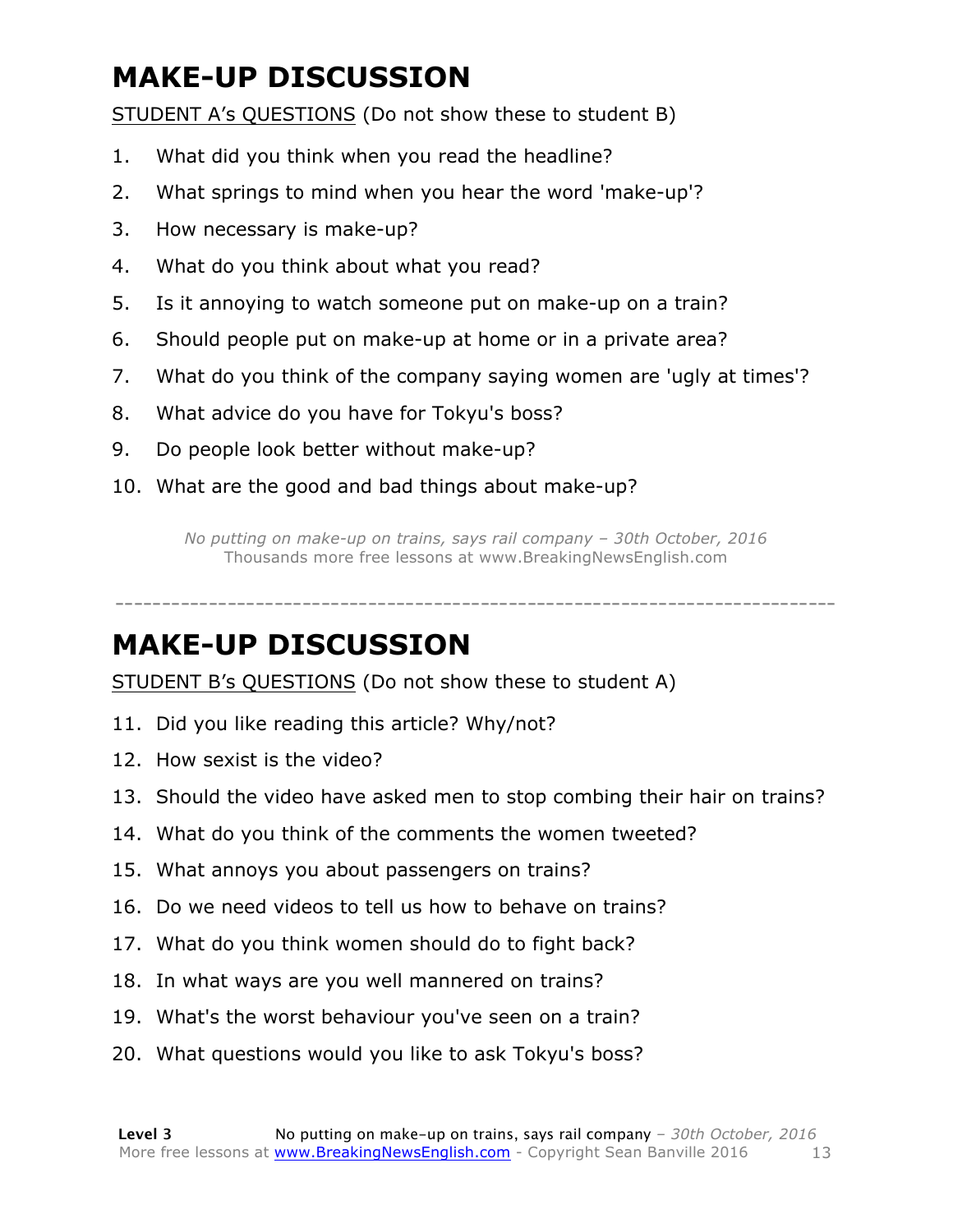### **DISCUSSION (Write your own questions)**

STUDENT A's QUESTIONS (Do not show these to student B)

| 1. | <u> 1989 - Johann Barbara, martin amerikan personal (</u>                                                             |
|----|-----------------------------------------------------------------------------------------------------------------------|
|    |                                                                                                                       |
| 2. |                                                                                                                       |
| 3. |                                                                                                                       |
|    |                                                                                                                       |
| 4. |                                                                                                                       |
| 5. | <u> 1989 - Jan Sterlinger, skriuwer fan it ferstjer fan it ferstjer fan it ferstjer fan it ferstjer fan it ferstj</u> |
|    |                                                                                                                       |
| 6. | $\sigma$ $\cdots$ $\sigma$ $\cdots$ $\cdots$ $\sigma$ $\cdots$ $\sigma$                                               |

Copyright © www.BreakingNewsEnglish.com 2016

## **DISCUSSION (Write your own questions)**

STUDENT B's QUESTIONS (Do not show these to student A)

| 1. |                                                                                                                      |  |
|----|----------------------------------------------------------------------------------------------------------------------|--|
|    |                                                                                                                      |  |
| 2. |                                                                                                                      |  |
| 3. | <u> 1989 - Jan Samuel Barbara, menyebaran bagian pengaran pengaran pengaran pengaran pengaran pengaran pengaran </u> |  |
|    |                                                                                                                      |  |
| 4. | <u> 1980 - Johann Barbara, martxa alemani</u> ar eta b                                                               |  |
| 5. |                                                                                                                      |  |
|    |                                                                                                                      |  |
| 6. |                                                                                                                      |  |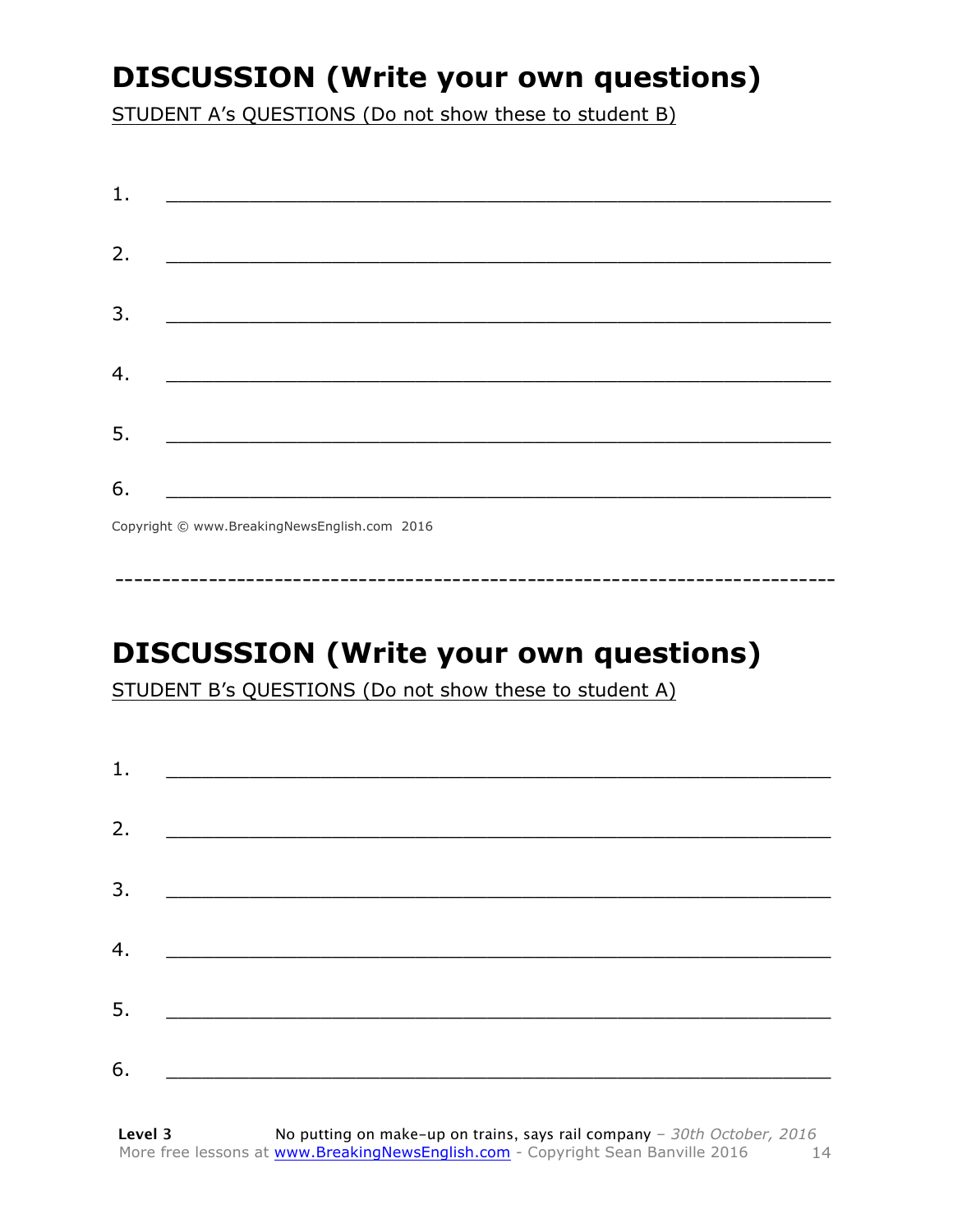### **LANGUAGE - CLOZE**

From http://www.BreakingNewsEnglish.com/1610/161030-train-etiquette.html

A 30-second video from a railway company in Japan has made many women (1)  $\frac{1}{\sqrt{1-\frac{1}{\sqrt{1-\frac{1}{\sqrt{1-\frac{1}{\sqrt{1-\frac{1}{\sqrt{1-\frac{1}{\sqrt{1-\frac{1}{\sqrt{1-\frac{1}{\sqrt{1-\frac{1}{\sqrt{1-\frac{1}{\sqrt{1-\frac{1}{\sqrt{1-\frac{1}{\sqrt{1-\frac{1}{\sqrt{1-\frac{1}{\sqrt{1-\frac{1}{\sqrt{1-\frac{1}{\sqrt{1-\frac{1}{\sqrt{1-\frac{1}{\sqrt{1-\frac{1}{\sqrt{1-\frac{1}{\sqrt{1-\frac{1}{\sqrt{1-\frac{1}{\sqrt{1-\frac{1}{\sqrt{1-\frac{1}{\sqrt{1$ while riding on trains. It is from the Japanese railway operator Tokyu Corporation. It has the lines: "Women in the city are all beautiful. But they are ugly (3) \_\_\_\_ see, at times....Please refrain (4) \_\_\_\_\_ putting on make-up on the train." A spokesman for Tokyu said that the no-make-up video campaign is part one of an eight-part video series aimed at (5) \_\_\_\_\_ passengers on train etiquette. It wants people to follow rules and be well mannered on the trains. Tokyu said it had received more positive feedback about the make-up video than negative feedback, and that it would (6) \_\_\_\_ showing it.

Many women have criticized the video on social media as  $(7)$  sexist. A Twitter user wrote: "I can understand if Tokyu's ad asks me to stop putting make-up on because powder might spill or its smell bothers (8) \_\_\_\_, but a train company has no right to tell me whether I look beautiful or ugly." Another wrote: "If Tokyu wants to clamp (9) \_\_\_\_ on people who make others uncomfortable, it should create a video targeting people with body odors, or people who smell (10) \_\_\_\_ alcohol or vomit." In a 2015 survey, passengers said watching women put on make-up was number eight (11) \_\_\_\_ a list of the biggest nuisances on trains. Other nuisances included men groping women and people talking (12) \_\_\_\_ on smartphones.

#### **Put the correct words from the table below in the above article.**

| 1.  | (a) | angst     | (b) | anger     | (c) | angry      | (d) | angrily  |
|-----|-----|-----------|-----|-----------|-----|------------|-----|----------|
| 2.  | (a) | at        | (b) | to        | (c) | of         | (d) | by       |
| 3.  | (a) | to        | (b) | too       | (c) | two        | (d) | thru     |
| 4.  | (a) | from      | (b) | to        | (c) | on         | (d) | for      |
| 5.  | (a) | education | (b) | educating | (c) | educates   | (d) | educated |
| 6.  | (a) | continued | (b) | continues | (c) | continual  | (d) | continue |
| 7.  | (a) | be        | (b) | been      | (c) | being      | (d) | begin    |
| 8.  | (a) | another   | (b) | other     | (c) | the others | (d) | others   |
| 9.  | (a) | down      | (b) | in        | (c) | up         | (d) | by       |
| 10. | (a) | for       | (b) | οf        | (c) | to         | (d) | on       |
| 11. | (a) | at        | (b) | on        | (c) | by         | (d) | for      |
| 12. | (a) | loudmouth | (b) | loudest   | (c) | loudly     | (d) | loud     |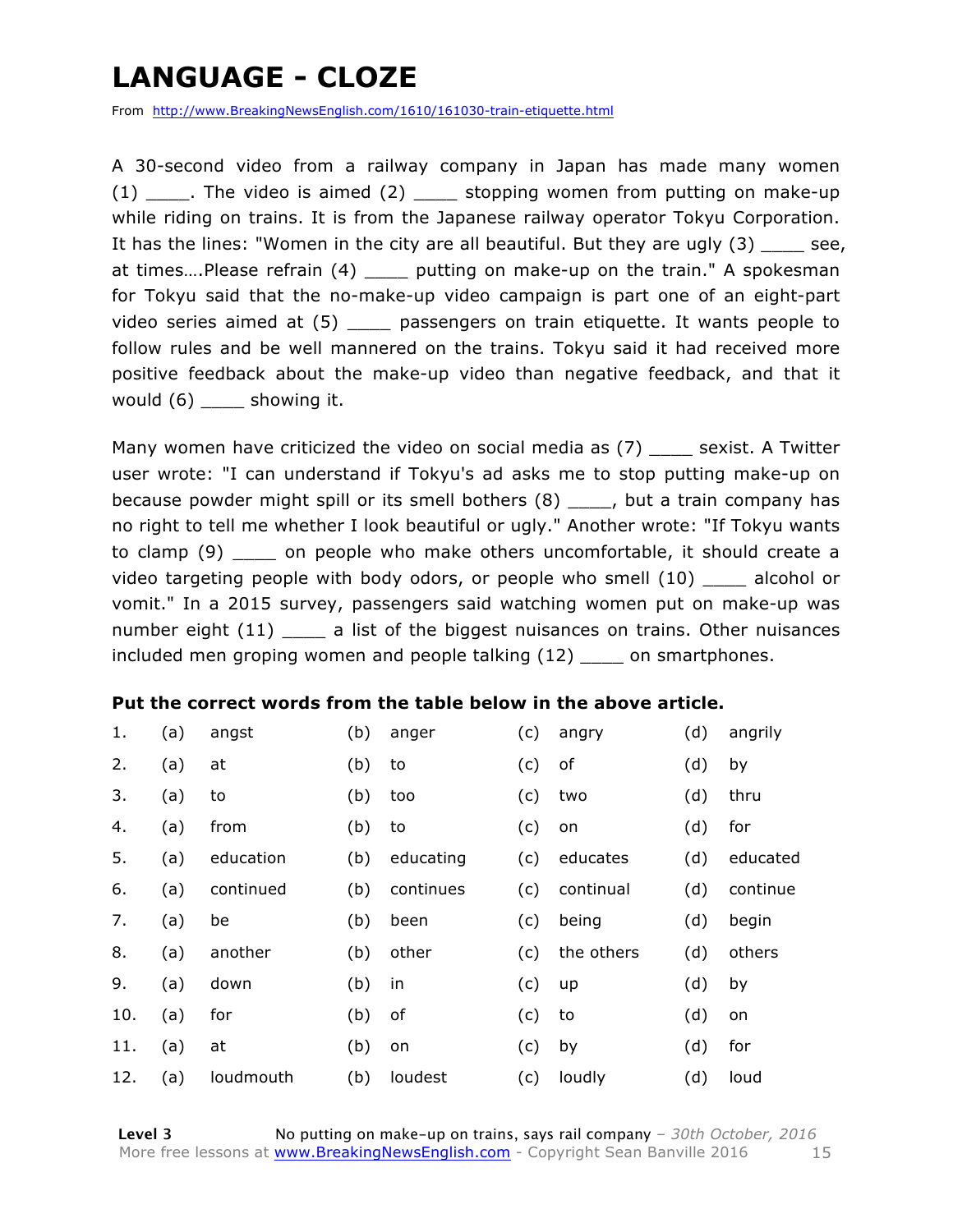## **SPELLING**

From http://www.BreakingNewsEnglish.com/1610/161030-train-etiquette.html

#### **Paragraph 1**

- 1. video is eadim at stopping women
- 2. the Japanese railway aroopter Tokyu
- 3. Please nraiefr from putting on make-up
- 4. the no-make-up video cgipanam
- 5. part one of an eight-part video eseirs
- 6. positive kdebeacf

#### **Paragraph 2**

- 7. women have tcedriiicz (USA) / scidireict (UK) the video
- 8. being sxitse
- 9. its smell rstebho others
- 10. people with body soodr (USA) / rsuood (UK)
- 11. In a 2015 yurvse, passengers said…
- 12. the biggest iscaesnun on trains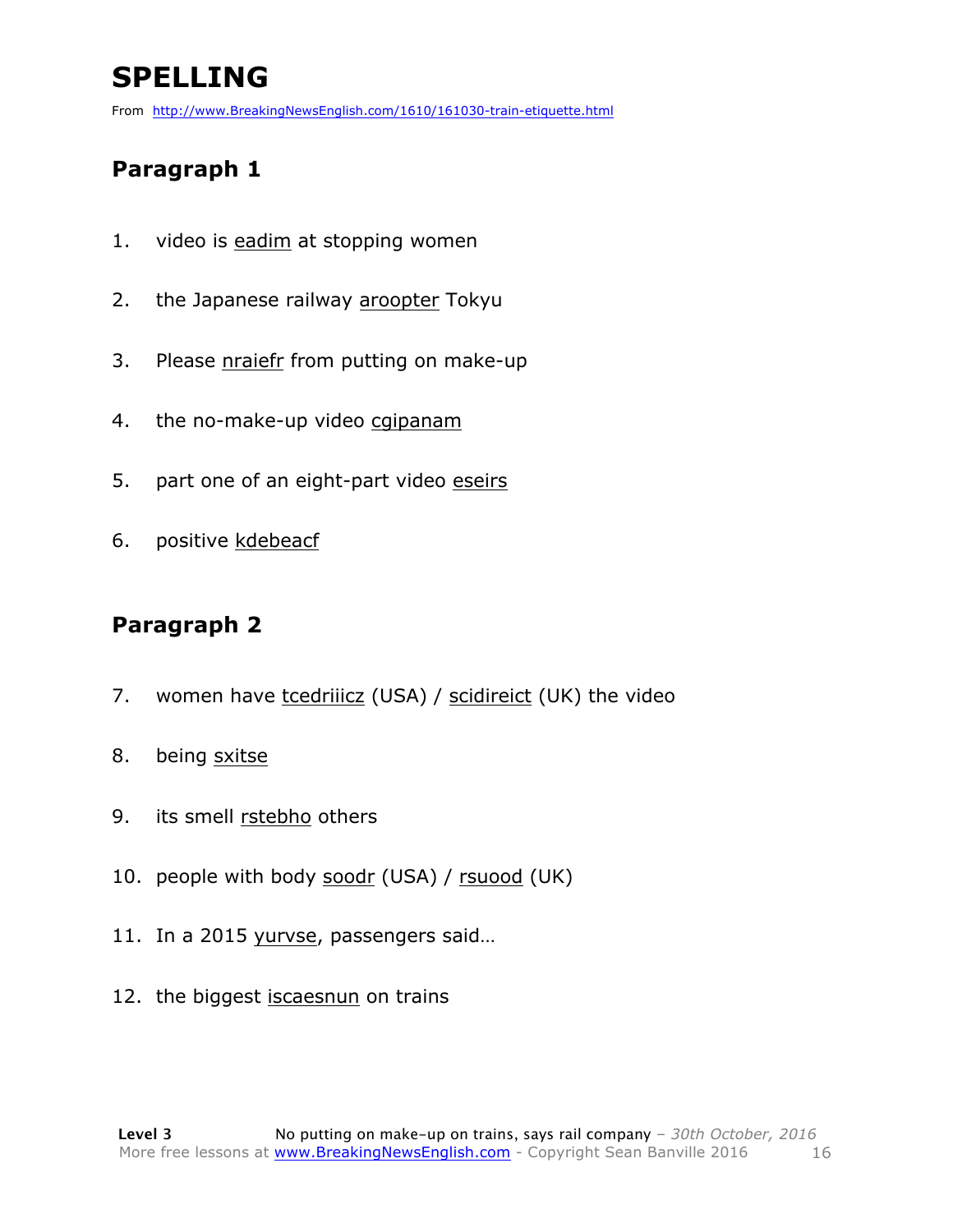### **PUT THE TEXT BACK TOGETHER**

From http://www.BreakingNewsEnglish.com/1610/161030-train-etiquette.html

#### **Number these lines in the correct order.**

- ( ) at stopping women from putting on make-up while riding on trains. It is from the Japanese railway
- ( ) ugly." Another wrote: "If Tokyu wants to clamp down on people who make others uncomfortable, it should create
- ( ) etiquette. It wants people to follow rules and be well mannered on the trains. Tokyu said it had received more positive
- ( ) Many women have criticized the video on social media as being sexist. A Twitter user wrote: "I can understand if
- ( ) operator Tokyu Corporation. It has the lines: "Women in the city are all beautiful. But they are ugly to
- ( ) passengers said watching women put on make-up was number eight on a list of the biggest
- ( ) Tokyu's ad asks me to stop putting make-up on because powder might spill or its smell bothers
- ( ) video campaign is part one of an eight-part video series aimed at educating passengers on train
- ( ) others, but a train company has no right to tell me whether I look beautiful or
- ( ) a video targeting people with body odors, or people who smell of alcohol or vomit." In a 2015 survey,
- ( ) see, at times….Please refrain from putting on make-up on the train." A spokesman for Tokyu said that the no-make-up
- ( ) feedback about the make-up video than negative feedback, and that it would continue showing it.
- ( ) nuisances on trains. Other nuisances included men groping women and people talking loudly on smartphones.
- ( *1* ) A 30-second video from a railway company in Japan has made many women angry. The video is aimed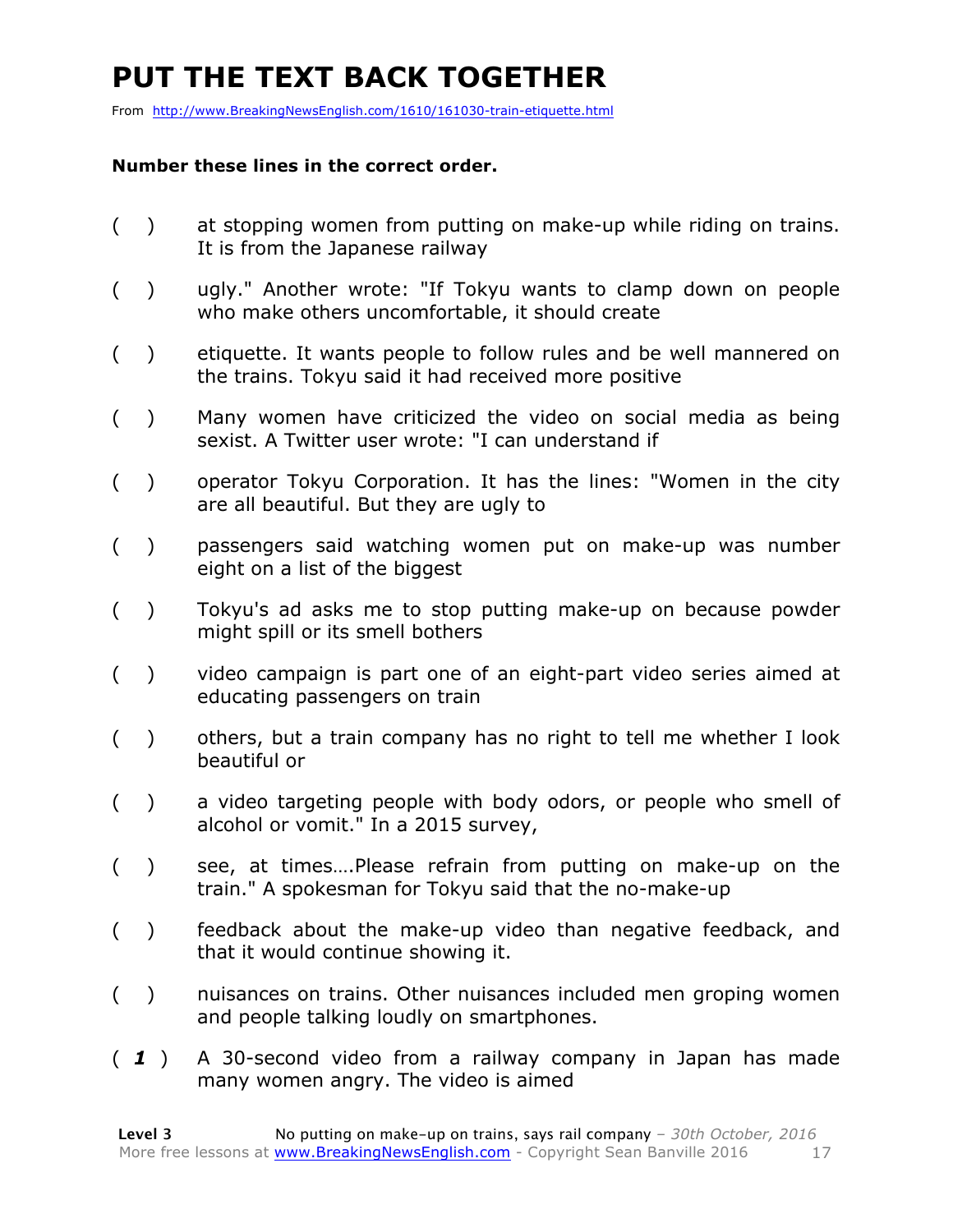#### **PUT THE WORDS IN THE RIGHT ORDER**

From http://www.BreakingNewsEnglish.com/1610/161030-train-etiquette.html

1. second video from a railway company in Japan A 30 - .

2. up on the train Please refrain from putting on make - .

3. The part an part video video eight one campaign series - of is .

4. and mannered people rules well wants follow be It to .

5. make- the about feedback positive more received had It video up .

6. criticized the video on social media as being sexist Women have .

7. because spill make on might putting up powder Stop - .

8. look beautiful or ugly No right to tell me whether I .

9. create targeting body should video with It a people odors .

10. trains Number eight on a list of the biggest nuisances on .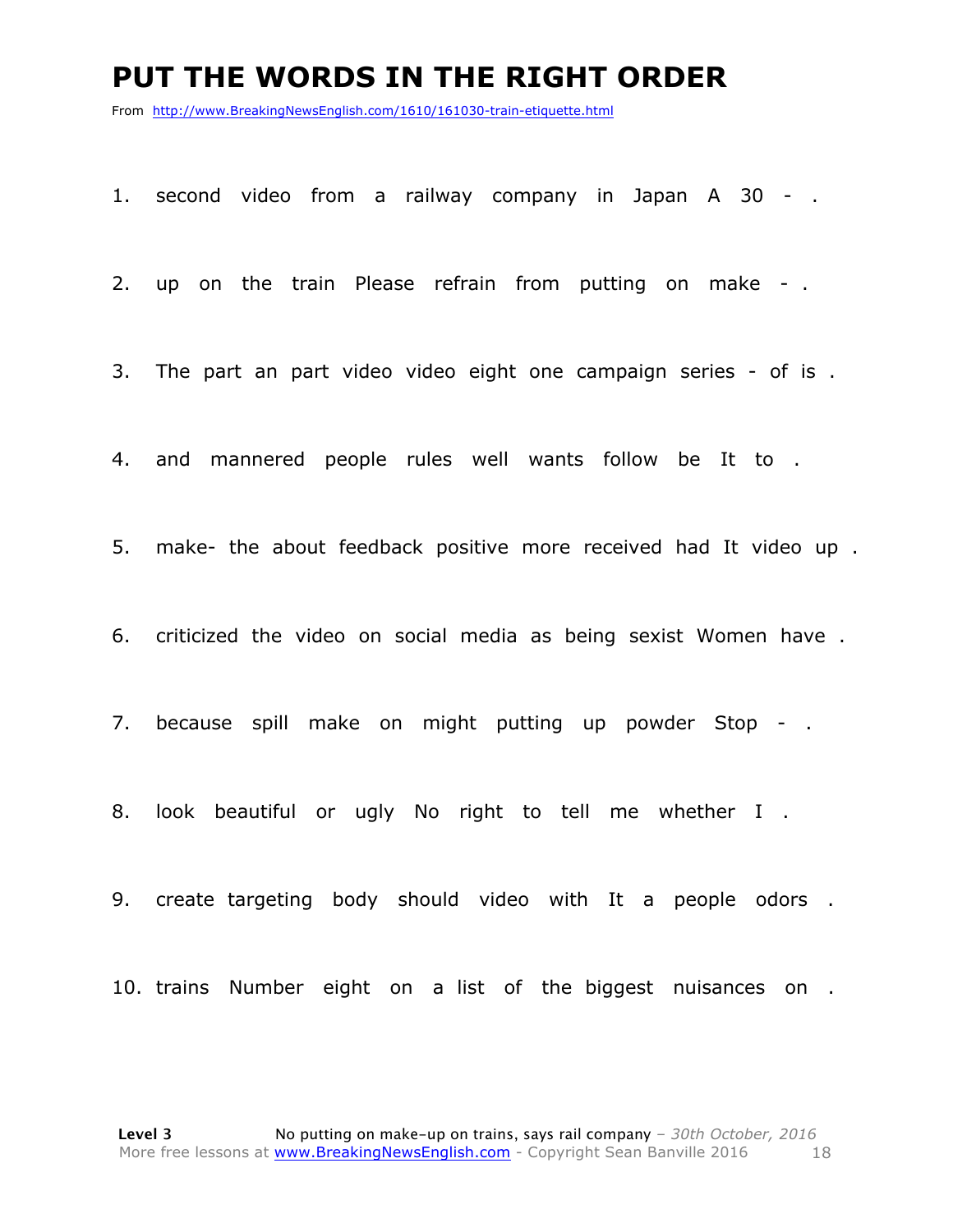## **CIRCLE THE CORRECT WORD (20 PAIRS)**

From http://www.BreakingNewsEnglish.com/1610/161030-train-etiquette.html

A 30-second video from a railway *companion / company* in Japan has made many women angry. The video is aimed *for / at* stopping women from putting on make-up while riding *on / at* trains. It is from the Japanese railway operator Tokyu Corporation. It *has / writes* the lines: "Women in the city are all beautiful. But they are ugly to see, at *time / times*….Please refrain from putting on make-up on the train." A spokesman for Tokyu said that the no-make-up video campaign is *part / partner* one of an eight-part video *serious / series* aimed at educating passengers on train etiquette. It wants people to follow *rules / rule* and be well mannered on the trains. Tokyu said it had *received / receiving* more positive feedback about the make-up video than negative feedback, and that it would continue *shoving / showing* it.

Many women have *criticized / critical* the video on social media as *been / being* sexist. A Twitter user wrote: "I can understand if Tokyu's ad asks me to stop *putting / patting* make-up on because *powdery / powder* might spill or its smell *bothers / bothersome* others, but a train company has no right to tell me *weather / whether* I look beautiful or ugly." Another wrote: "If Tokyu wants to clamp *down / up* on people who make others uncomfortable, it should create a video *targeting / target* people with body odors, or people who smell of alcohol or vomit." In a 2015 survey, passengers said watching women put on make-up was number *eighth / eight* on a list of the biggest nuisances on trains. Other nuisances included men groping women and people talking *loudly / loud* on smartphones.

#### **Talk about the connection between each pair of words in italics, and why the correct word is correct.**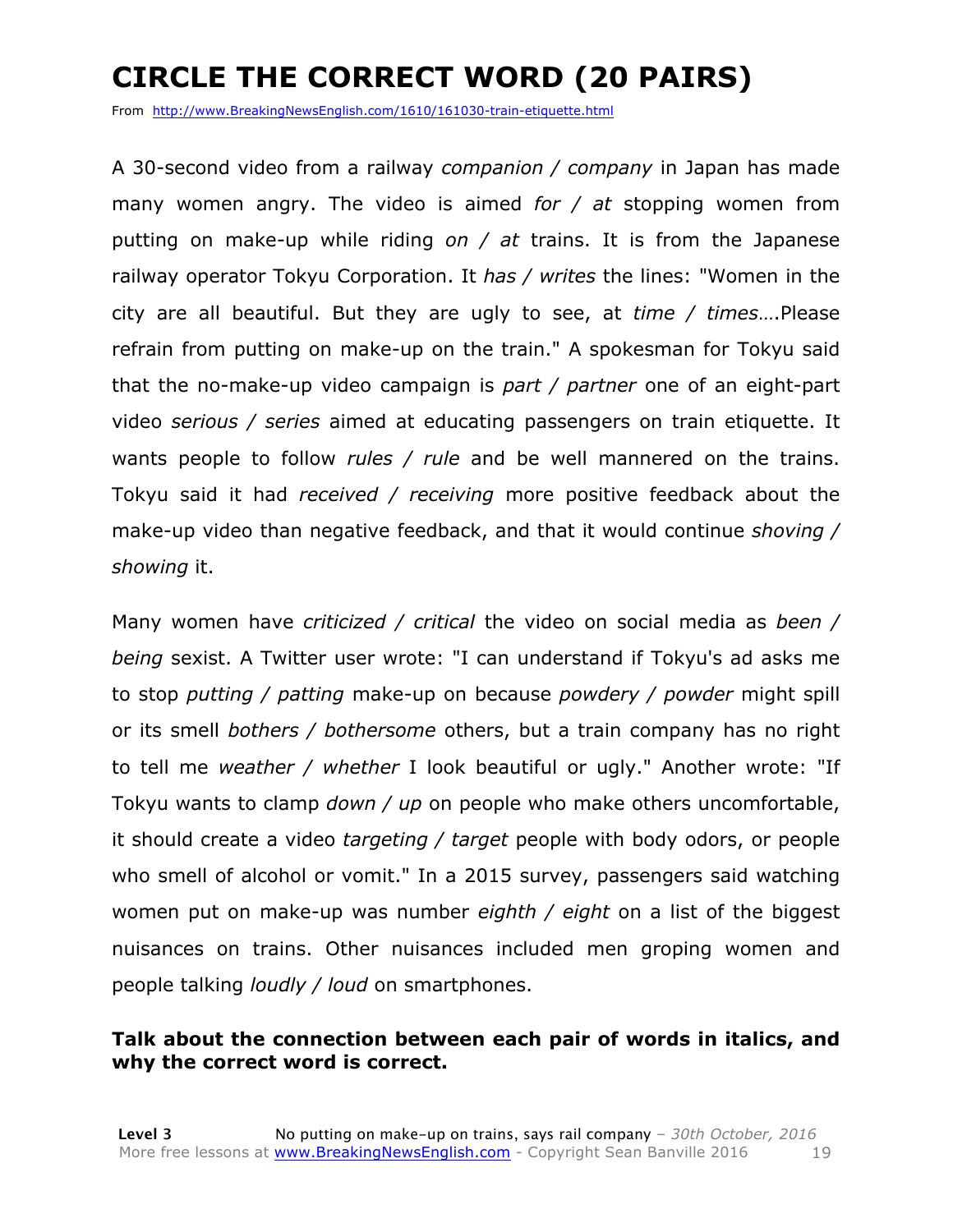### **INSERT THE VOWELS (a, e, i, o, u)**

From http://www.BreakingNewsEnglish.com/1610/161030-train-etiquette.html

\_ 30-s\_c\_nd v\_d\_\_ fr\_m \_ r\_\_lw\_y c\_mp\_ny \_n J\_p\_n  $h_$  s m d m ny w m n ngry. Th  $v_$  d  $_s$  s  $m_d$  t  $st\_pp\_ng$  w  $m\_n$  fr  $m\_p\_tt\_ng$   $n\_m\_k\_-p$  wh  $l\_$ r d ng  $_n$  tr  $_n$ s.  $_t$  is fr  $_m$  th  $j_p$  n s  $r_i$  lw y  $-p_r_t$  r  $T_k$   $y$   $C_r$   $r$   $t$   $n$ .  $t$   $h$   $s$   $th$   $l$   $n$   $s$ : "W  $m$   $n$  $\_$ n th $\_$  c $\_$ ty  $\_$ r $\_$   $\_$ ll b $\_$  $\_$ t $\_$ f $\_$ l. B $\_$ t th $\_$ y  $\_$ r $\_$   $\_$ gly t $\_$  s $\_$  $\_$ ,  $_t$  t  $t_{m}$ s....Pl s\_ r\_fr\_n fr\_m p\_tt\_ng \_n m\_k\_-\_p \_n  $th$   $tr$ <sub>-</sub>n." sp  $k$   $sm$ n f  $r$  T  $ky$   $s$ <sub>-</sub>d  $th$ <sup>+</sup>  $th$   $n$  $m_k - p$  v  $d_2$  c mp gn s p rt n f n  $g$  n s dt p rt v d s r s m d \_t \_d \_c \_t \_ng p \_ss \_ng \_rs \_n tr \_ n  $_t q _t t$ . tw nts p pl t fll w r l s nd b w ll  $m$ \_nn\_r\_d \_n th\_ tr\_\_ns. T\_ky\_ s\_\_d \_t h\_d r\_c\_\_v\_d  $m_r$   $p_s_t_v - r$   $f_0_v$   $f_0_v$   $f_0_v$   $f_0$   $f_0$   $f_1$   $f_1$   $f_1$   $f_1$   $f_1$   $f_1$   $f_1$   $f_1$   $f_1$   $f_1$   $f_1$   $f_1$   $f_1$   $f_1$  $th$   $n$   $n$   $g$   $t$   $v$   $f$   $_g$   $db$   $ck$ ,  $_g$   $nd$   $th$   $t$   $_t$   $w$   $_t$   $dd$   $c$   $nt$   $n$  $sh_w_m_0_t$ .

 $M$  ny w  $m$  n h  $v$  cr t c z d th  $v$  d n s c l  $m_d$  s b ng s x st. Tw tt r s r wr t : " c n  $nd\_rst\_nd\_f$   $T\_ky\_'s\_d$   $\_sks$   $m\_t\_st\_p$   $p\_tt\_ng$  $m_k - p$  n b  $c_{-s}$  p wd r m ght sp  $||$  r ts sm  $||$  $b$ \_th\_rs \_th\_rs,  $b$ \_t \_ tr\_\_n c\_mp\_ny h\_s n\_ r\_ght t\_  $t$   $\Box$  m wh  $th$   $r$   $\Box$   $\Box$   $k$   $\Box$   $\Box$   $t$   $\Box$   $f$   $\Box$   $r$   $\Box$   $g$   $\Box$   $y$   $\Box$   $r$   $\Box$   $r$   $\Box$   $r$  $wr_t$ : " $_f$  T $_k$ y w\_nts t\_ cl\_mp d\_wn \_n p\_pl\_ wh\_  $m_k$  \_th\_rs \_nc\_mf\_rt\_bl\_, \_t sh\_\_ld cr\_\_t\_ \_v\_d\_\_  $t_{rg_t}$  t\_ng  $p_{f}$  pl\_ w\_th b\_dy \_d\_rs, \_r  $p_{f}$  pl\_ wh\_ sm\_ll  $_f$   $\lfloor c_h \rfloor$   $\lfloor r \ v_m t \rfloor$   $\lfloor n \rfloor$  2015 s $\lfloor r \ v_m y \rfloor$  p ss ng  $rs$  $s$ \_\_d w\_tch\_ng w\_m\_n p\_t \_n m\_k\_-\_p w\_s n\_mb\_r  $\Box$ ght  $\Box$ n  $\Box$   $\Box$ st  $\Box$ f th $\Box$  b $\Box$ gg $\Box$ st n $\Box$ s $\Box$ nc $\Box$ s  $\Box$ n tr $\Box$ ns.  $-th$ r n  $_s$  nc  $s$   $_{ncl-d-d$  m n gr  $p$  ng w  $m$  n  $_{ncl-d}$  $p_{--}$ pl $_{-}$  t $_{-}$ lk $_{-}$ ng l $_{--}$ dly $_{-}$ n sm $_{-}$ rtph $_{-}$ n $_{-}$ s.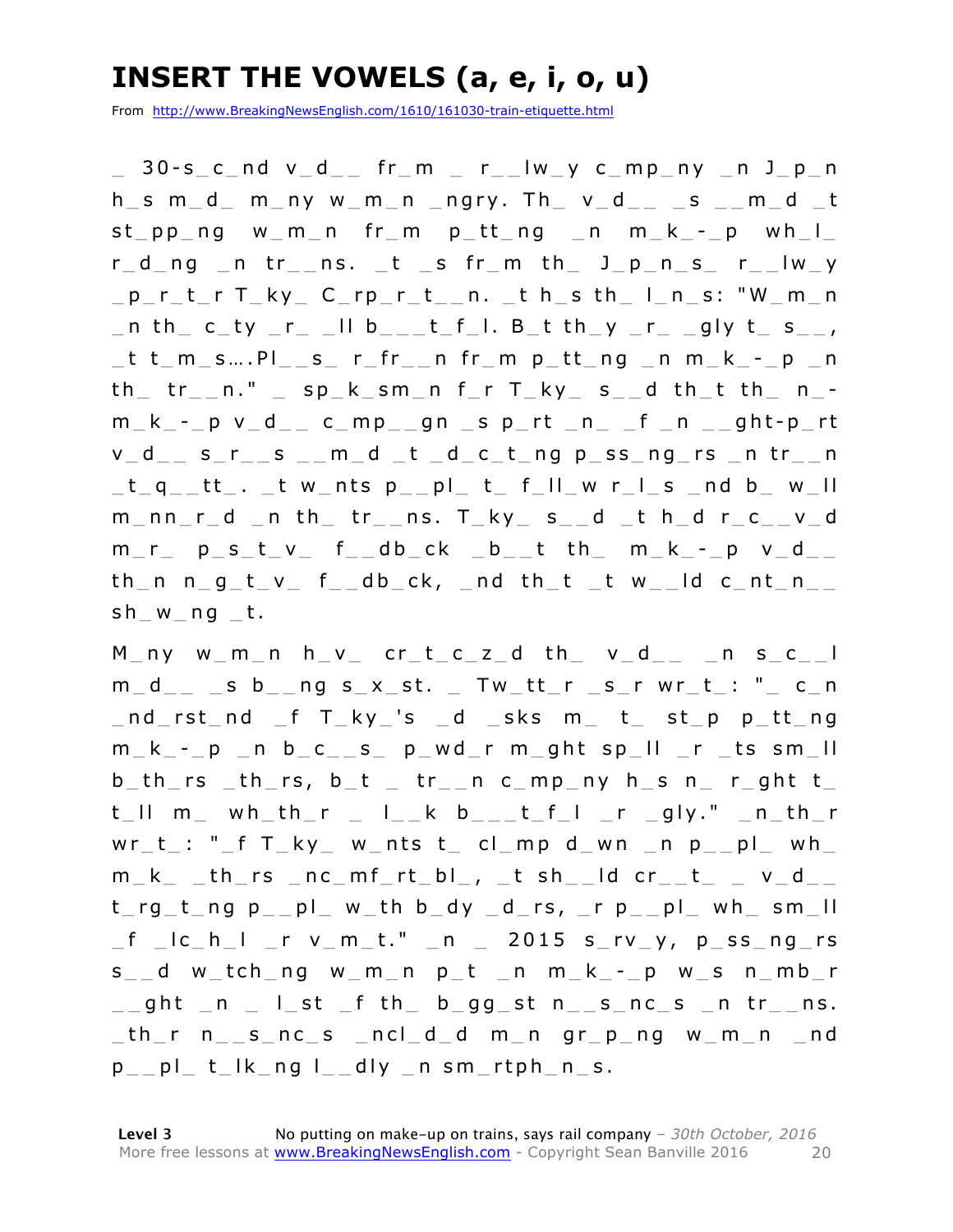#### **PUNCTUATE THE TEXT AND ADD CAPITALS**

From http://www.BreakingNewsEnglish.com/1610/161030-train-etiquette.html

a 30-second video from a railway company in japan has made many women angry the video is aimed at stopping women from putting on make-up while riding on trains it is from the japanese railway operator tokyu corporation it has the lines "women in the city are all beautiful but they are ugly to see at times…please refrain from putting on make-up on the train" a spokesman for tokyu said that the no-make-up video campaign is part one of an eight-part video series aimed at educating passengers on train etiquette it wants people to follow rules and be well mannered on the trains tokyu said it had received more positive feedback about the make-up video than negative feedback and that it would continue showing it

many women have criticized the video on social media as being sexist a twitter user wrote "i can understand if tokyu's ad asks me to stop putting make-up on because powder might spill or its smell bothers others but a train company has no right to tell me whether i look beautiful or ugly" another wrote "if tokyu wants to clamp down on people who make others uncomfortable it should create a video targeting people with body odors or people who smell of alcohol or vomit" in a 2015 survey passengers said watching women put on make-up was number eight on a list of the biggest nuisances on trains other nuisances included men groping women and people talking loudly on smartphones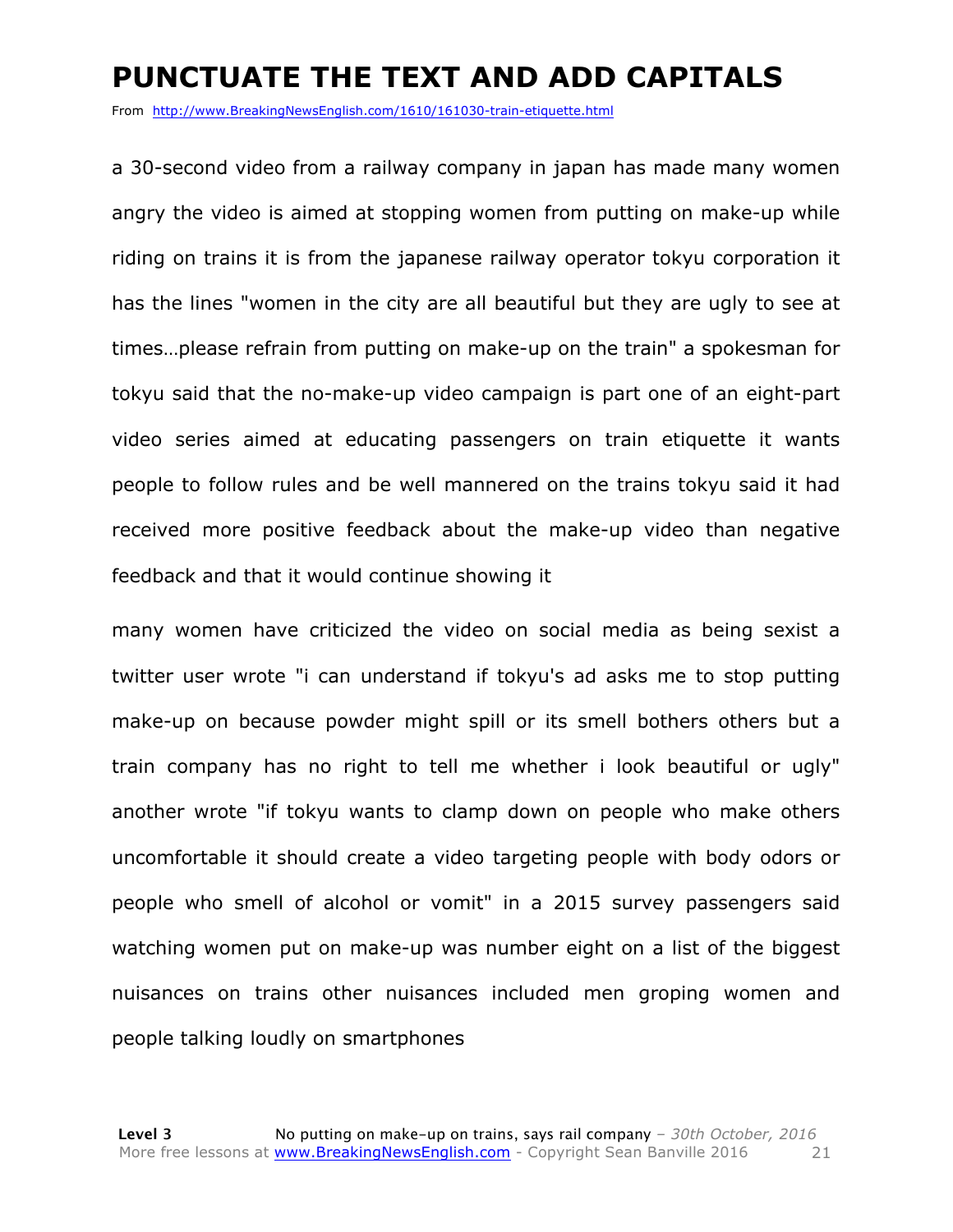## **PUT A SLASH ( / ) WHERE THE SPACES ARE**

From http://www.BreakingNewsEnglish.com/1610/161030-train-etiquette.html

A30-secondvideofromarailwaycompanyinJapanhasmademanywom enangry.Thevideoisaimedatstoppingwomenfromputtingonmake-up whileridingontrains.ItisfromtheJapaneserailwayoperatorTokyuCorp oration.Ithasthelines:"Womeninthecityareallbeautiful.Buttheyareu glytosee,attimes….Pleaserefrainfromputtingonmake-uponthetrai n."AspokesmanforTokyusaidthattheno-make-upvideocampaignisp artoneofaneight-partvideoseriesaimedateducatingpassengersont rainetiquette.Itwantspeopletofollowrulesandbewellmanneredonthe trains.Tokyusaidithadreceivedmorepositivefeedbackaboutthemake -upvideothannegativefeedback,andthatitwouldcontinueshowin git.Manywomenhavecriticizedthevideoonsocialmediaasbeingsexist. ATwitteruserwrote:"IcanunderstandifTokyu'sadasksmetostopputti ngmake-uponbecausepowdermightspilloritssmellbothersothers,bu tatraincompanyhasnorighttotellmewhetherIlookbeautifulorugly."A notherwrote:"IfTokyuwantstoclampdownonpeoplewhomakeothers uncomfortable,itshouldcreateavideotargetingpeoplewithbodyodors ,orpeoplewhosmellofalcoholorvomit."Ina2015survey,passengerssa idwatchingwomenputonmake-upwasnumbereightonalistofthebigge stnuisancesontrains.Othernuisancesincludedmengropingwomenan dpeopletalkingloudlyonsmartphones.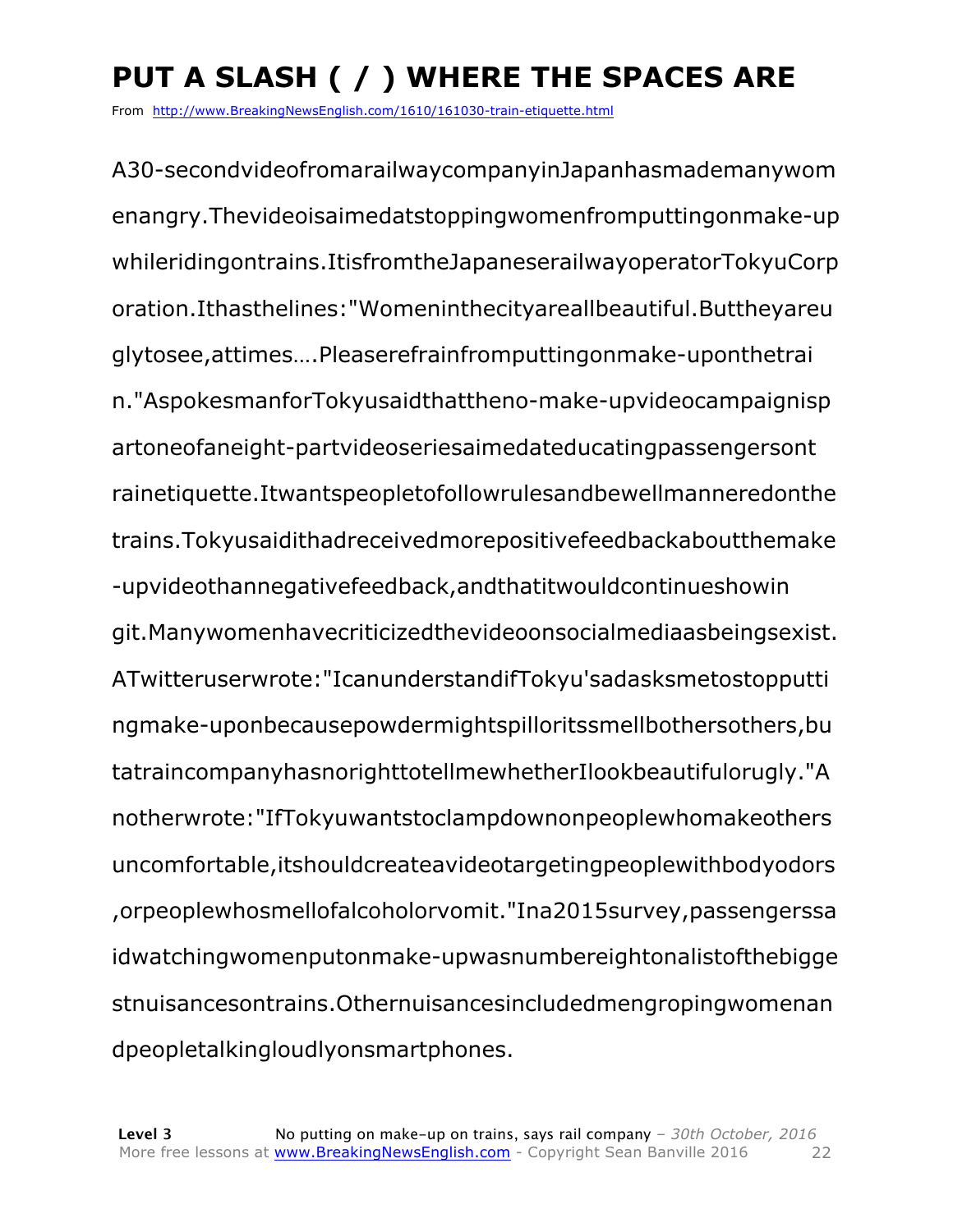## **FREE WRITING**

From http://www.BreakingNewsEnglish.com/1610/161030-train-etiquette.html

Write about make-up for 10 minutes. Comment on your partner's paper.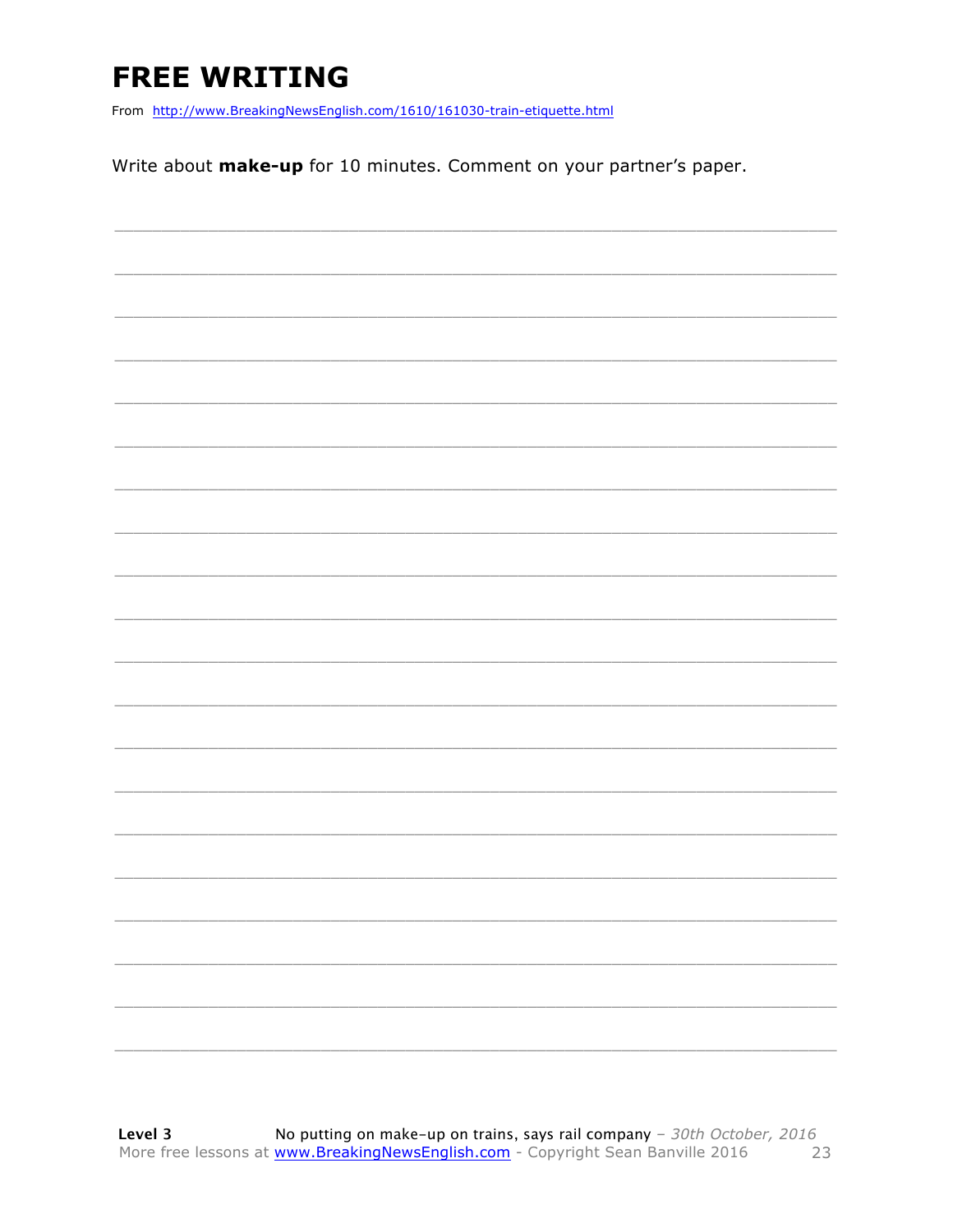### **ACADEMIC WRITING**

From http://www.BreakingNewsEnglish.com/1610/161030-train-etiquette.html

Make-up and cosmetics are a waste of money and time. Discuss.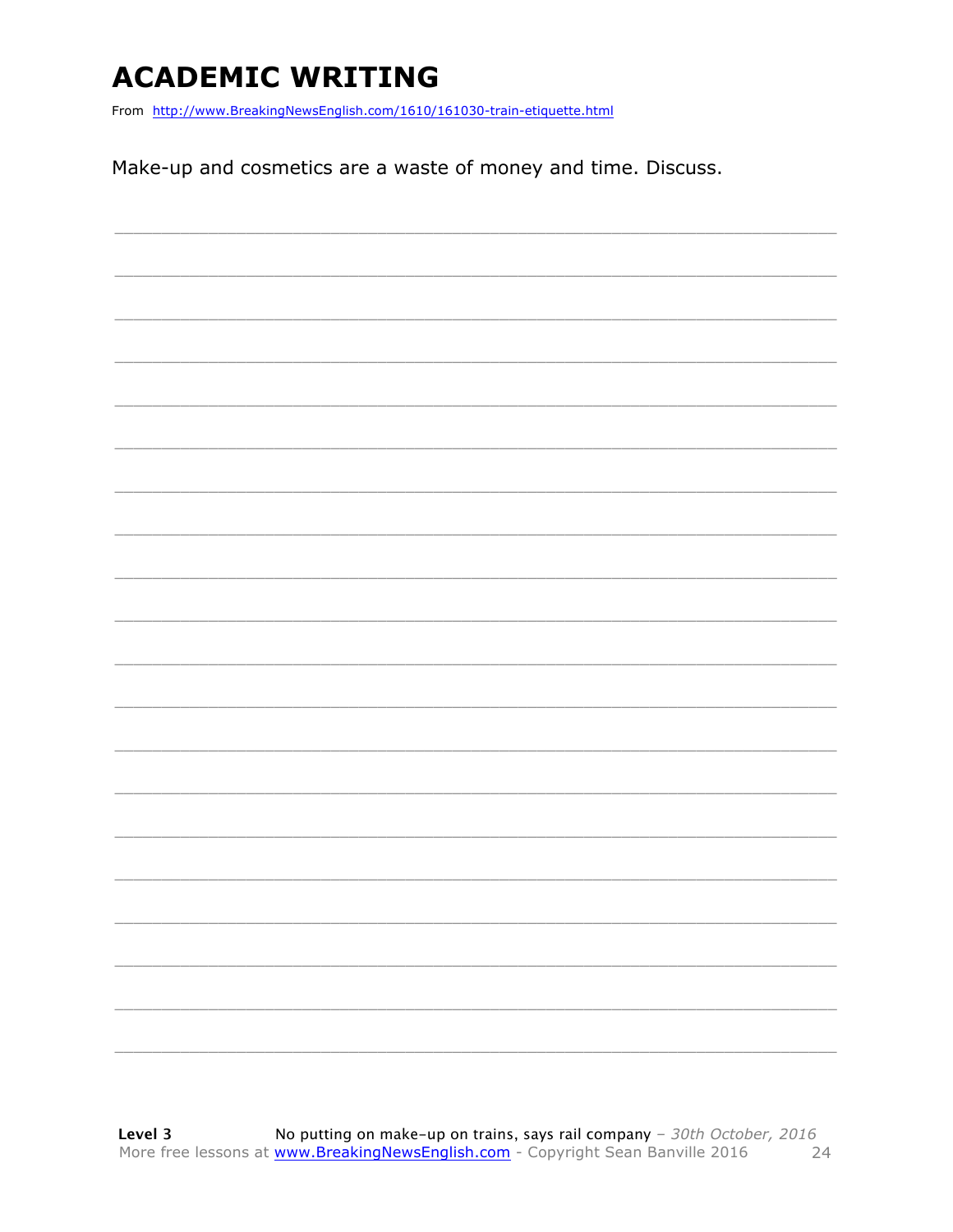#### **HOMEWORK**

**1. VOCABULARY EXTENSION:** Choose several of the words from the text. Use a dictionary or Google's search field (or another search engine) to build up more associations / collocations of each word.

**2. INTERNET:** Search the Internet and find out more about train etiquette. Share what you discover with your partner(s) in the next lesson.

**3. MAKE-UP:** Make a poster about make-up. Show your work to your classmates in the next lesson. Did you all have similar things?

**4. NO MAKE-UP:** Write a magazine article about banning putting on make-up on trains. Include imaginary interviews with people who are for and against this.

Read what you wrote to your classmates in the next lesson. Write down any new words and expressions you hear from your partner(s).

**5. WHAT HAPPENED NEXT?** Write a newspaper article about the next stage in this news story. Read what you wrote to your classmates in the next lesson. Give each other feedback on your articles.

**6. LETTER:** Write a letter to an expert on train etiquette. Ask him/her three questions about it. Give him/her three of your ideas on how to teach people about good behaviour. Read your letter to your partner(s) in your next lesson. Your partner(s) will answer your questions.